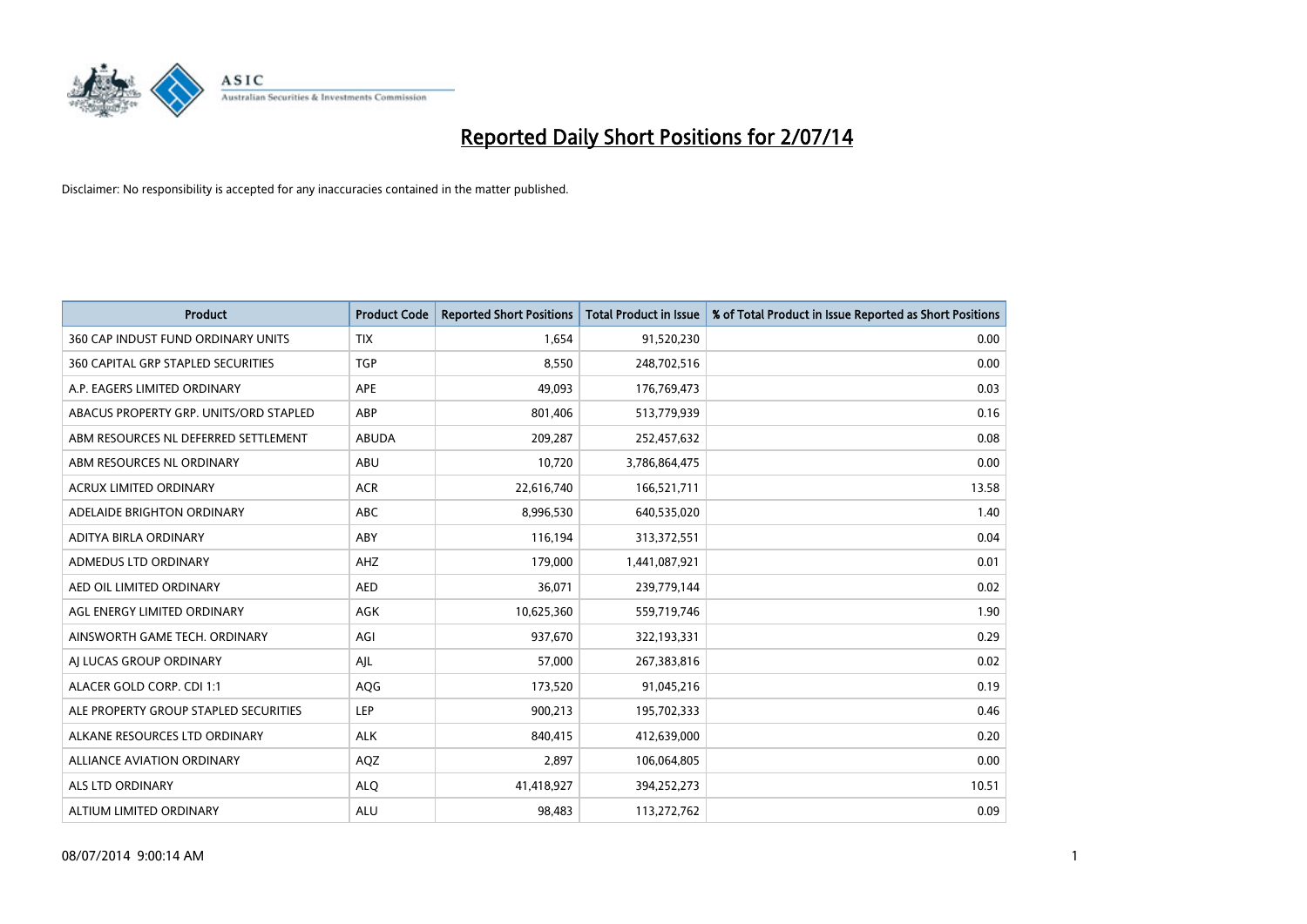

| <b>Product</b>                          | <b>Product Code</b> | <b>Reported Short Positions</b> | <b>Total Product in Issue</b> | % of Total Product in Issue Reported as Short Positions |
|-----------------------------------------|---------------------|---------------------------------|-------------------------------|---------------------------------------------------------|
| ALTONA MINING LTD ORDINARY              | <b>AOH</b>          | 224,645                         | 532,234,704                   | 0.04                                                    |
| ALUMINA LIMITED ORDINARY                | AWC                 | 79,426,140                      | 2,806,225,615                 | 2.83                                                    |
| AMALGAMATED HOLDINGS ORDINARY           | AHD                 | 5,609                           | 157,864,530                   | 0.00                                                    |
| AMCOM TELECOMM. ORDINARY                | AMM                 | 2,368,542                       | 264,835,089                   | 0.89                                                    |
| AMCOR LIMITED ORDINARY                  | AMC                 | 7,871,238                       | 1,206,684,923                 | 0.65                                                    |
| AMP CAPITAL CHINA ORDINARY UNITS        | <b>AGF</b>          | 10,984,000                      | 374,593,484                   | 2.93                                                    |
| AMP LIMITED ORDINARY                    | AMP                 | 46,708,240                      | 2,957,737,964                 | 1.58                                                    |
| ANSELL LIMITED ORDINARY                 | <b>ANN</b>          | 5,964,883                       | 152,937,881                   | 3.90                                                    |
| ANTARES ENERGY LTD ORDINARY             | <b>AZZ</b>          | 363,152                         | 255,000,000                   | 0.14                                                    |
| ANZ BANKING GRP LTD ORDINARY            | ANZ                 | 7,126,345                       | 2,744,135,231                 | 0.26                                                    |
| APA GROUP STAPLED SECURITIES            | APA                 | 13,525,600                      | 835,750,807                   | 1.62                                                    |
| APN NEWS & MEDIA ORDINARY               | <b>APN</b>          | 2,512,171                       | 1,029,041,356                 | 0.24                                                    |
| AQUARIUS PLATINUM. ORDINARY             | <b>AOP</b>          | 4,970,040                       | 1,464,310,359                 | 0.34                                                    |
| AQUILA RESOURCES ORDINARY               | <b>AQA</b>          | 2,800,674                       | 411,804,442                   | 0.68                                                    |
| ARB CORPORATION ORDINARY                | ARP                 | 1,792,657                       | 72,493,302                    | 2.47                                                    |
| ARDENT LEISURE GROUP STAPLED SECURITIES | AAD                 | 4,782,915                       | 405,055,708                   | 1.18                                                    |
| ARENA REIT. ORDINARY UNITS              | <b>ARF</b>          | 25,139                          | 211,495,653                   | 0.01                                                    |
| ARISTOCRAT LEISURE ORDINARY             | <b>ALL</b>          | 4,143,991                       | 551,418,047                   | 0.75                                                    |
| ARRIUM LTD ORDINARY                     | ARI                 | 25,865,172                      | 1,366,183,142                 | 1.89                                                    |
| ASALEO CARE LIMITED ORDINARY            | AHY                 | 3,500,028                       | 603,059,070                   | 0.58                                                    |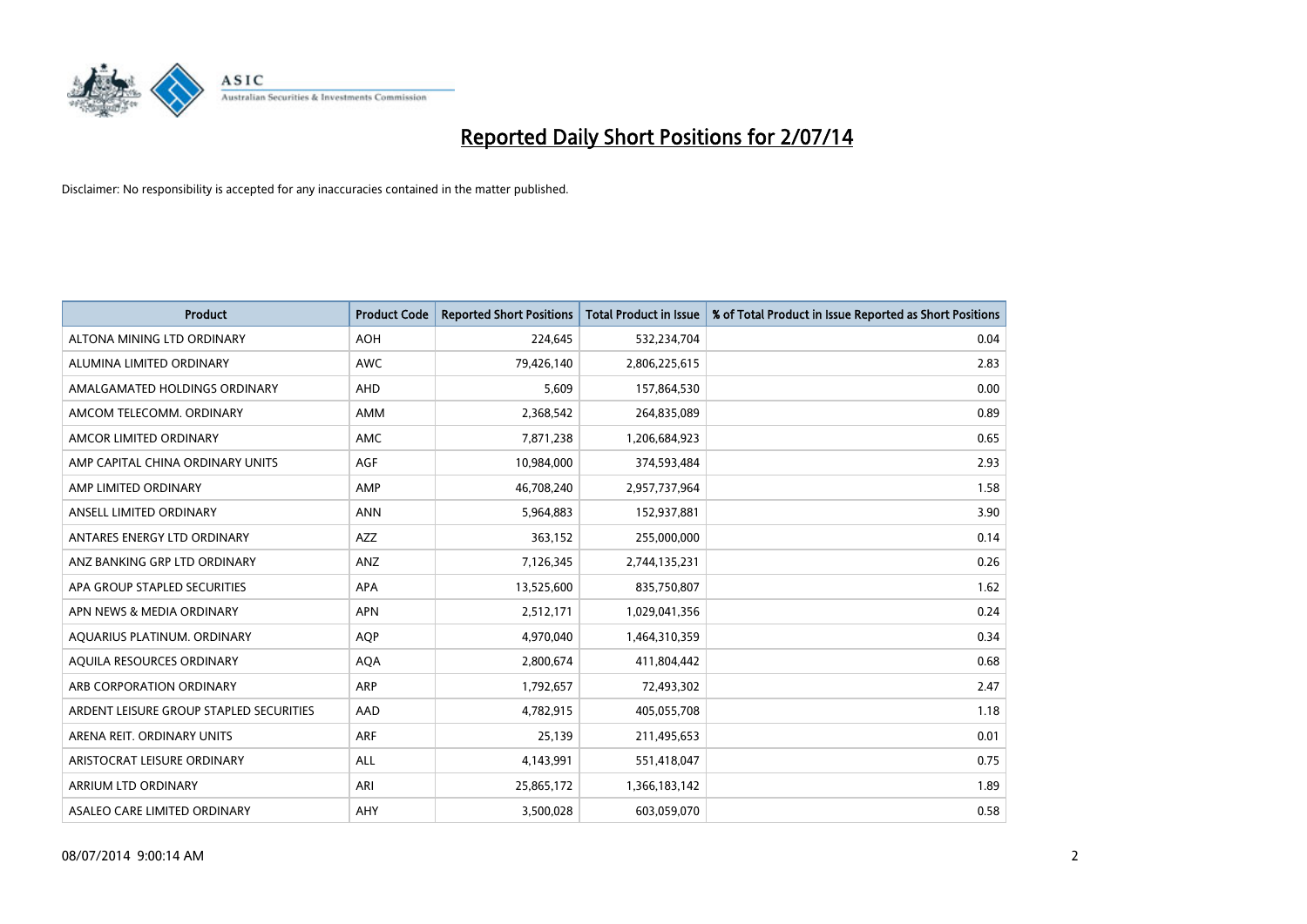

| <b>Product</b>                            | <b>Product Code</b> | <b>Reported Short Positions</b> | <b>Total Product in Issue</b> | % of Total Product in Issue Reported as Short Positions |
|-------------------------------------------|---------------------|---------------------------------|-------------------------------|---------------------------------------------------------|
| ASCIANO LIMITED ORDINARY                  | <b>AIO</b>          | 11,821,636                      | 975,385,664                   | 1.21                                                    |
| ASG GROUP LIMITED ORDINARY                | ASZ                 | 562,788                         | 206,720,839                   | 0.27                                                    |
| ASPEN GROUP ORD/UNITS STAPLED             | <b>APZ</b>          | 23,677                          | 119,948,774                   | 0.02                                                    |
| ASTRO JAP PROP GROUP STAPLED US PROHIBIT. | AJA                 | 23,880                          | 67,211,752                    | 0.04                                                    |
| ASX LIMITED ORDINARY                      | ASX                 | 4,834,585                       | 193,595,162                   | 2.50                                                    |
| ATLAS IRON LIMITED ORDINARY               | <b>AGO</b>          | 93,756,225                      | 915,496,158                   | 10.24                                                   |
| ATRUM COAL NL ORDINARY                    | ATU                 | 359,571                         | 76,305,842                    | 0.47                                                    |
| AURIZON HOLDINGS LTD ORDINARY             | AZJ                 | 9,355,585                       | 2,137,284,503                 | 0.44                                                    |
| <b>AURORA OIL &amp; GAS ORDINARY</b>      | <b>AUT</b>          | 15,477                          | 448,785,778                   | 0.00                                                    |
| AUSDRILL LIMITED ORDINARY                 | <b>ASL</b>          | 24,581,581                      | 312,277,224                   | 7.87                                                    |
| AUSENCO LIMITED ORDINARY                  | AAX                 | 3,343,798                       | 168,449,799                   | 1.99                                                    |
| AUSTAL LIMITED ORDINARY                   | ASB                 | 117,068                         | 346,379,377                   | 0.03                                                    |
| AUSTBROKERS HOLDINGS ORDINARY             | <b>AUB</b>          | 87,063                          | 59,955,596                    | 0.15                                                    |
| AUSTIN ENGINEERING ORDINARY               | ANG                 | 1,392,706                       | 84,274,004                    | 1.65                                                    |
| AUSTRALAND PROPERTY STAPLED SECURITY      | <b>ALZ</b>          | 37,045                          | 578,984,528                   | 0.01                                                    |
| AUSTRALIAN AGRICULT. ORDINARY             | AAC                 | 3,542,914                       | 532,474,721                   | 0.67                                                    |
| AUSTRALIAN FOUNDAT. ORDINARY              | AFI                 | 100                             | 1,049,055,166                 | 0.00                                                    |
| AUSTRALIAN INFR LTD ORDINARY              | <b>AIX</b>          | 14,364                          | 620,733,944                   | 0.00                                                    |
| AUSTRALIAN PHARM, ORDINARY                | API                 | 10,721,167                      | 488,115,883                   | 2.20                                                    |
| AUTOMOTIVE HOLDINGS ORDINARY              | AHE                 | 375,516                         | 306,437,941                   | 0.12                                                    |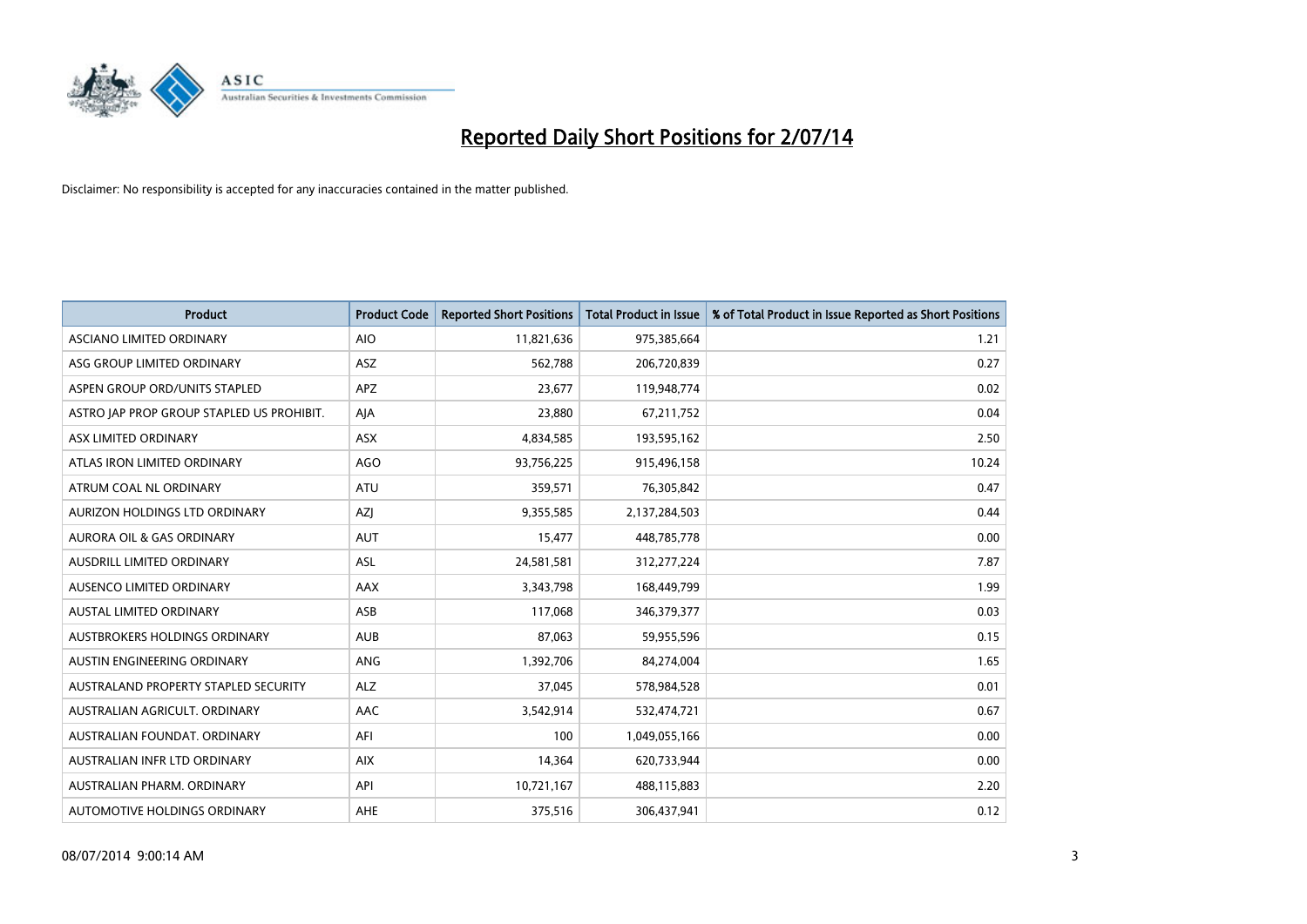

| <b>Product</b>                       | <b>Product Code</b> | <b>Reported Short Positions</b> | <b>Total Product in Issue</b> | % of Total Product in Issue Reported as Short Positions |
|--------------------------------------|---------------------|---------------------------------|-------------------------------|---------------------------------------------------------|
| AVANCO RESOURCES LTD ORDINARY        | AVB                 | 89,724                          | 1,661,675,855                 | 0.01                                                    |
| AVEO GROUP STAPLED SECURITIES        | AOG                 | 10,919,412                      | 500,111,460                   | 2.18                                                    |
| AWE LIMITED ORDINARY                 | AWE                 | 2,081,148                       | 522,696,385                   | 0.40                                                    |
| AZONTO PET LTD ORDINARY              | APY                 | 1                               | 1,158,625,100                 | 0.00                                                    |
| AZUMAH RESOURCES ORDINARY            | <b>AZM</b>          | 1                               | 356,189,096                   | 0.00                                                    |
| <b>BANDANNA ENERGY ORDINARY</b>      | <b>BND</b>          | 23,973,813                      | 528,481,199                   | 4.54                                                    |
| BANK OF QUEENSLAND. ORDINARY         | <b>BOO</b>          | 1,982,956                       | 362,516,534                   | 0.55                                                    |
| <b>BANNERMAN RESOURCES ORDINARY</b>  | <b>BMN</b>          | 351,798                         | 324,938,790                   | 0.11                                                    |
| <b>BASE RES LIMITED ORDINARY</b>     | <b>BSE</b>          | 5,514,880                       | 561,840,029                   | 0.98                                                    |
| <b>BATHURST RES LTD. ORDINARY</b>    | <b>BRL</b>          | 1,257,858                       | 944,931,961                   | 0.13                                                    |
| BC IRON LIMITED ORDINARY             | <b>BCI</b>          | 3,536,755                       | 124,028,630                   | 2.85                                                    |
| BEACH ENERGY LIMITED ORDINARY        | <b>BPT</b>          | 16,336,296                      | 1,291,838,037                 | 1.26                                                    |
| BEADELL RESOURCE LTD ORDINARY        | <b>BDR</b>          | 21,454,136                      | 792,707,280                   | 2.71                                                    |
| <b>BEGA CHEESE LTD ORDINARY</b>      | <b>BGA</b>          | 663,463                         | 152,245,802                   | 0.44                                                    |
| BENDIGO AND ADELAIDE ORDINARY        | <b>BEN</b>          | 11,587,970                      | 447,698,043                   | 2.59                                                    |
| BENITEC BIOPHARMA ORDINARY           | <b>BLT</b>          | 1,395                           | 114,898,793                   | 0.00                                                    |
| BENTHAM IMF LTD ORDINARY             | IMF                 | 4,008,093                       | 165,370,269                   | 2.42                                                    |
| BERKELEY RESOURCES ORDINARY          | <b>BKY</b>          | 68,612                          | 180,361,323                   | 0.04                                                    |
| <b>BHP BILLITON LIMITED ORDINARY</b> | <b>BHP</b>          | 6,093,834                       | 3,211,691,105                 | 0.19                                                    |
| <b>BIGAIR GROUP LIMITED ORDINARY</b> | <b>BGL</b>          | 45,160                          | 172,872,340                   | 0.03                                                    |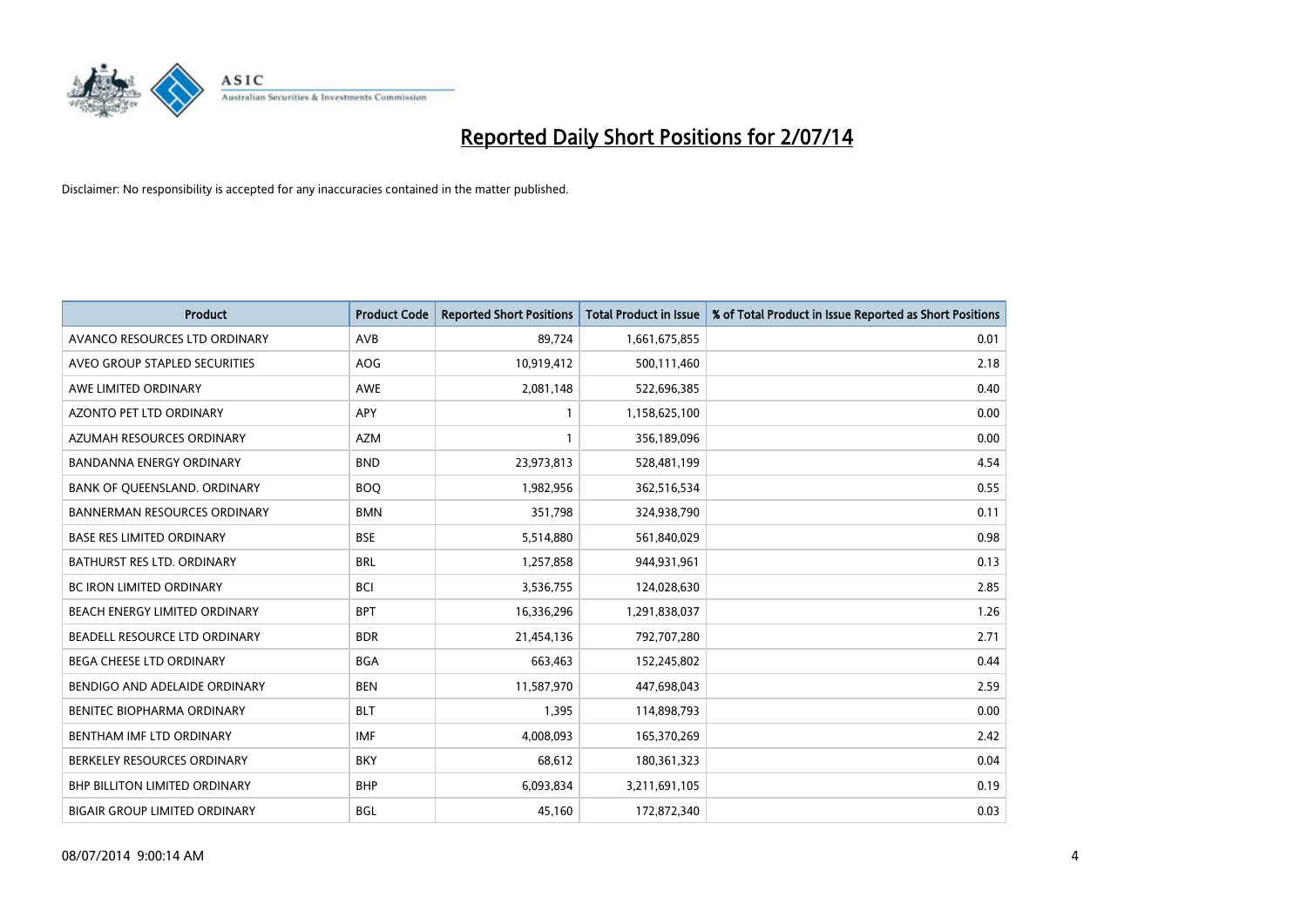

| <b>Product</b>                                | <b>Product Code</b> | <b>Reported Short Positions</b> | <b>Total Product in Issue</b> | % of Total Product in Issue Reported as Short Positions |
|-----------------------------------------------|---------------------|---------------------------------|-------------------------------|---------------------------------------------------------|
| <b>BILLABONG ORDINARY</b>                     | <b>BBG</b>          | 13,096,403                      | 990,370,034                   | 1.32                                                    |
| <b>BIONOMICS LIMITED ORDINARY</b>             | <b>BNO</b>          | 37,876                          | 417,342,567                   | 0.01                                                    |
| BLACKMORES LIMITED ORDINARY                   | <b>BKL</b>          | 9,088                           | 17,113,392                    | 0.05                                                    |
| <b>BLACKTHORN RESOURCES ORD US PROHIBITED</b> | <b>BTR</b>          | 122,547                         | 164,285,950                   | 0.07                                                    |
| <b>BLUESCOPE STEEL LTD ORDINARY</b>           | <b>BSL</b>          | 553,368                         | 558,848,896                   | 0.10                                                    |
| <b>BOART LONGYEAR ORDINARY</b>                | <b>BLY</b>          | 38,472,707                      | 461,163,412                   | 8.34                                                    |
| BORAL LIMITED, ORDINARY                       | <b>BLD</b>          | 18,515,504                      | 782,736,249                   | 2.37                                                    |
| <b>BRADKEN LIMITED ORDINARY</b>               | <b>BKN</b>          | 14,719,820                      | 171,027,249                   | 8.61                                                    |
| <b>BRAMBLES LIMITED ORDINARY</b>              | <b>BXB</b>          | 1,908,427                       | 1,562,945,947                 | 0.12                                                    |
| <b>BREVILLE GROUP LTD ORDINARY</b>            | <b>BRG</b>          | 3,409,365                       | 130,095,322                   | 2.62                                                    |
| <b>BRICKWORKS LIMITED ORDINARY</b>            | <b>BKW</b>          | 78,589                          | 148,038,996                   | 0.05                                                    |
| <b>BROCKMAN MINING LTD ORDINARY</b>           | <b>BCK</b>          | 414,026                         | 8,381,982,131                 | 0.00                                                    |
| BT INVESTMENT MNGMNT ORDINARY                 | <b>BTT</b>          | 93,426                          | 282,727,073                   | 0.03                                                    |
| <b>BURSON GROUP LTD ORDINARY</b>              | <b>BAP</b>          | 6,362                           | 163,585,666                   | 0.00                                                    |
| <b>BURU ENERGY ORDINARY</b>                   | <b>BRU</b>          | 18,307,120                      | 298,505,530                   | 6.13                                                    |
| <b>BWP TRUST ORDINARY UNITS</b>               | <b>BWP</b>          | 8,842,826                       | 634,395,195                   | 1.39                                                    |
| CABCHARGE AUSTRALIA ORDINARY                  | CAB                 | 10,441,935                      | 120,430,683                   | 8.67                                                    |
| <b>CADENCE CAPITAL ORDINARY</b>               | <b>CDM</b>          | 9,176                           | 173,966,907                   | 0.01                                                    |
| <b>CALIBRE GROUP LTD ORDINARY</b>             | <b>CGH</b>          | 2,293                           | 333,200,148                   | 0.00                                                    |
| CALTEX AUSTRALIA ORDINARY                     | <b>CTX</b>          | 2,441,341                       | 270,000,000                   | 0.90                                                    |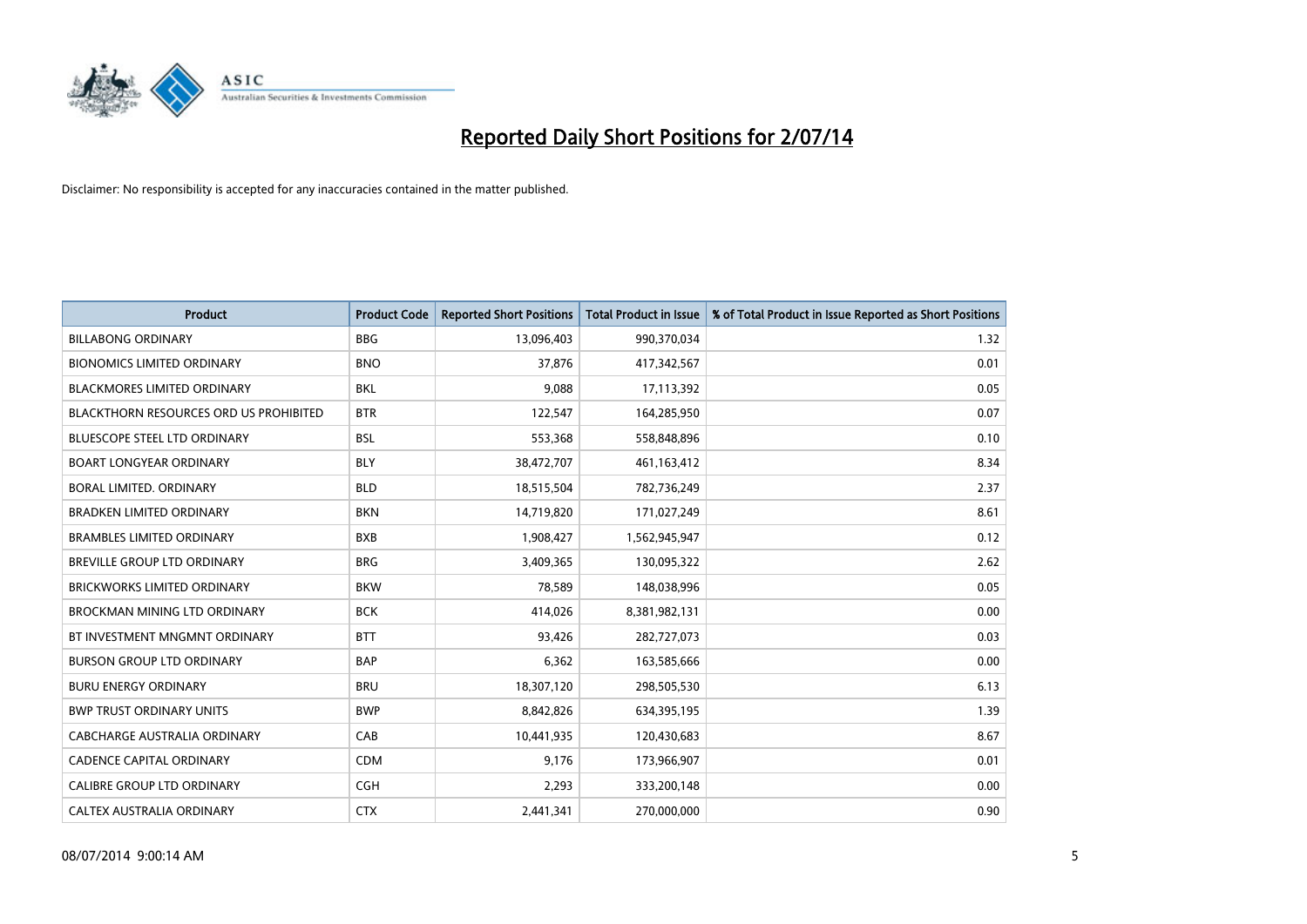

| <b>Product</b>                          | <b>Product Code</b> | <b>Reported Short Positions</b> | <b>Total Product in Issue</b> | % of Total Product in Issue Reported as Short Positions |
|-----------------------------------------|---------------------|---------------------------------|-------------------------------|---------------------------------------------------------|
| CAPITOL HEALTH ORDINARY                 | CAJ                 | 278,624                         | 431,180,115                   | 0.06                                                    |
| CARDNO LIMITED ORDINARY                 | CDD                 | 7,409,146                       | 162,627,638                   | 4.56                                                    |
| <b>CARINDALE PROPERTY UNIT</b>          | <b>CDP</b>          | 140                             | 70,000,000                    | 0.00                                                    |
| CARNARVON PETROLEUM ORDINARY            | <b>CVN</b>          | 734                             | 987,176,977                   | 0.00                                                    |
| CARSALES.COM LTD ORDINARY               | <b>CRZ</b>          | 6,440,689                       | 237,828,965                   | 2.71                                                    |
| <b>CASH CONVERTERS ORDINARY</b>         | CCV                 | 9,979,929                       | 428,886,124                   | 2.33                                                    |
| CEDAR WOODS PROP. ORDINARY              | <b>CWP</b>          | 240,836                         | 78,336,371                    | 0.31                                                    |
| CENTRAL PETROLEUM ORDINARY              | <b>CTP</b>          | 1,594,799                       | 348,718,957                   | 0.46                                                    |
| CERAMIC FUEL CELLS ORDINARY             | <b>CFU</b>          | 4,058                           | 2,507,761,565                 | 0.00                                                    |
| CFS RETAIL TRUST GRP STAPLED SECURITIES | <b>CFX</b>          | 66,524,367                      | 3,018,050,810                 | 2.20                                                    |
| <b>CHALLENGER LIMITED ORDINARY</b>      | <b>CGF</b>          | 812,974                         | 530,862,585                   | 0.15                                                    |
| CHANDLER MACLEOD LTD ORDINARY           | <b>CMG</b>          | 83,786                          | 547,985,086                   | 0.02                                                    |
| CHARTER HALL GROUP STAPLED US PROHIBIT. | <b>CHC</b>          | 355,400                         | 347,989,262                   | 0.10                                                    |
| <b>CHARTER HALL RETAIL UNITS</b>        | <b>COR</b>          | 8,589,408                       | 369,040,750                   | 2.33                                                    |
| <b>CHORUS LIMITED ORDINARY</b>          | <b>CNU</b>          | 125,674                         | 396,369,767                   | 0.03                                                    |
| COAL OF AFRICA LTD ORDINARY             | <b>CZA</b>          | 426                             | 1,048,368,613                 | 0.00                                                    |
| <b>COALSPUR MINES LTD ORDINARY</b>      | <b>CPL</b>          | 2,802,381                       | 641,544,455                   | 0.44                                                    |
| COBAR CONSOLIDATED ORDINARY             | CCU                 | 100,000                         | 329,715,353                   | 0.03                                                    |
| COCA-COLA AMATIL ORDINARY               | <b>CCL</b>          | 9,944,953                       | 763,590,249                   | 1.30                                                    |
| COCHLEAR LIMITED ORDINARY               | <b>COH</b>          | 10,428,475                      | 57,062,020                    | 18.28                                                   |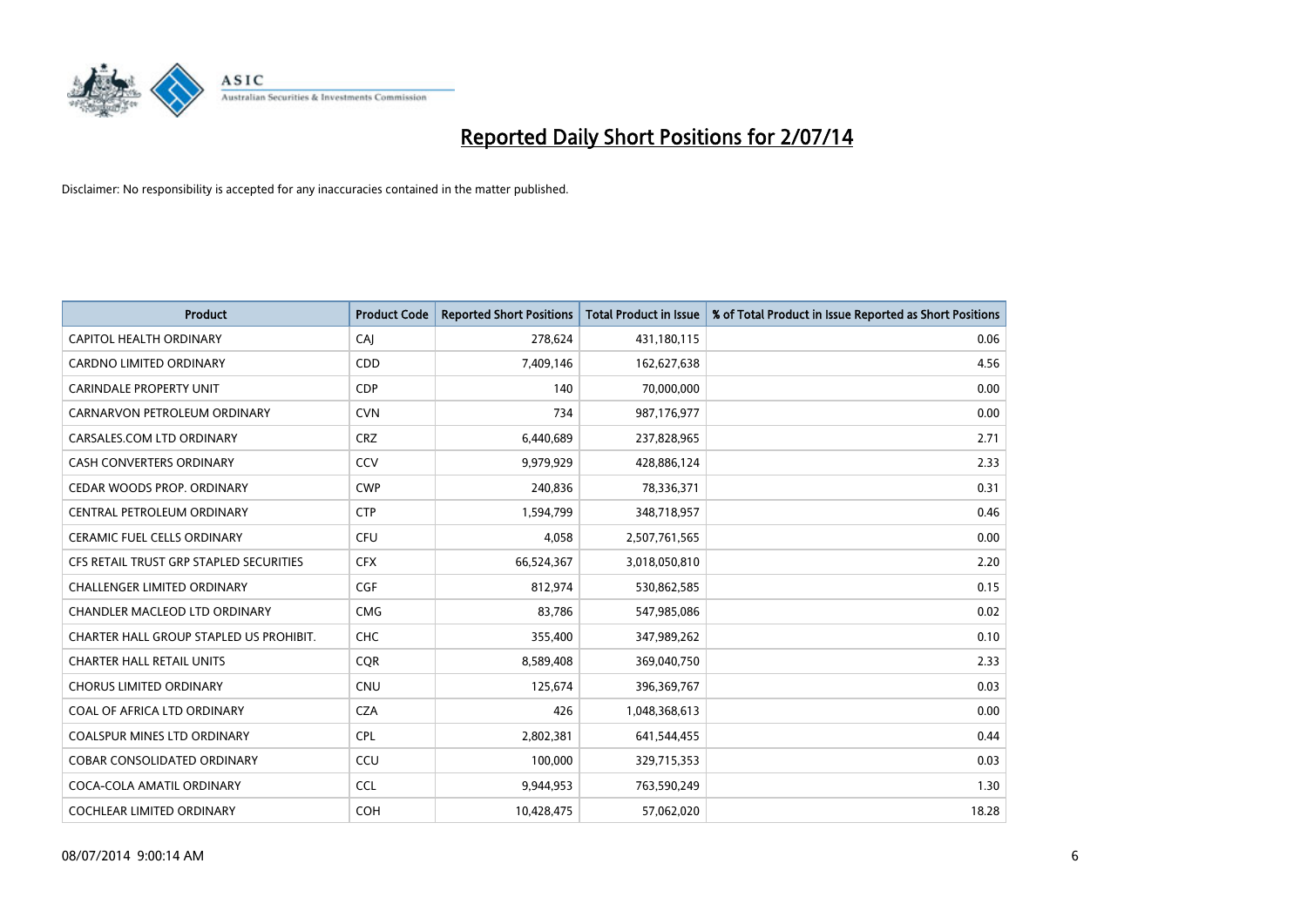

| <b>Product</b>                          | <b>Product Code</b> | <b>Reported Short Positions</b> | <b>Total Product in Issue</b> | % of Total Product in Issue Reported as Short Positions |
|-----------------------------------------|---------------------|---------------------------------|-------------------------------|---------------------------------------------------------|
| <b>COCKATOO COAL ORDINARY</b>           | <b>COK</b>          | 167,987                         | 4,560,196,928                 | 0.00                                                    |
| CODAN LIMITED ORDINARY                  | <b>CDA</b>          | 705,963                         | 176,969,924                   | 0.40                                                    |
| <b>COFFEY INTERNATIONAL ORDINARY</b>    | COF                 | 7,994                           | 255,833,165                   | 0.00                                                    |
| <b>COKAL LTD ORDINARY</b>               | <b>CKA</b>          | 6,820                           | 471,103,926                   | 0.00                                                    |
| <b>COLLECTION HOUSE ORDINARY</b>        | <b>CLH</b>          | 2,168,575                       | 129,717,785                   | 1.67                                                    |
| COMMONWEALTH BANK, ORDINARY             | <b>CBA</b>          | 9,371,066                       | 1,621,319,194                 | 0.58                                                    |
| <b>COMPASS RESOURCES ORDINARY</b>       | <b>CMR</b>          | 7,472                           | 1,403,744,100                 | 0.00                                                    |
| <b>COMPUTERSHARE LTD ORDINARY</b>       | <b>CPU</b>          | 12,309,265                      | 556,203,079                   | 2.21                                                    |
| CORP TRAVEL LIMITED ORDINARY            | <b>CTD</b>          | 360,574                         | 89,890,762                    | 0.40                                                    |
| <b>COVER-MORE GRP LTD ORDINARY</b>      | <b>CVO</b>          | 5,851,395                       | 317,750,000                   | 1.84                                                    |
| <b>CREDIT CORP GROUP ORDINARY</b>       | <b>CCP</b>          | 188,951                         | 46,131,882                    | 0.41                                                    |
| <b>CROMWELL PROP STAPLED SECURITIES</b> | <b>CMW</b>          | 13,663,700                      | 1,727,280,850                 | 0.79                                                    |
| <b>CROWE HORWATH AUS ORDINARY</b>       | <b>CRH</b>          | 505,175                         | 273,005,429                   | 0.19                                                    |
| <b>CROWN RESORTS LTD ORDINARY</b>       | <b>CWN</b>          | 4,556,268                       | 728,394,185                   | 0.63                                                    |
| <b>CSG LIMITED ORDINARY</b>             | CSV                 | 189,137                         | 278,840,492                   | 0.07                                                    |
| <b>CSL LIMITED ORDINARY</b>             | <b>CSL</b>          | 803,136                         | 475,835,336                   | 0.17                                                    |
| <b>CSR LIMITED ORDINARY</b>             | <b>CSR</b>          | 15,223,904                      | 506,000,315                   | 3.01                                                    |
| <b>CUDECO LIMITED ORDINARY</b>          | CDU                 | 9,317,219                       | 235,119,260                   | 3.96                                                    |
| DART ENERGY LTD ORDINARY                | <b>DTE</b>          | 1,636,648                       | 1,108,752,733                 | 0.15                                                    |
| DATA#3 LIMITED ORDINARY                 | <b>DTL</b>          | 304,873                         | 153,974,950                   | 0.20                                                    |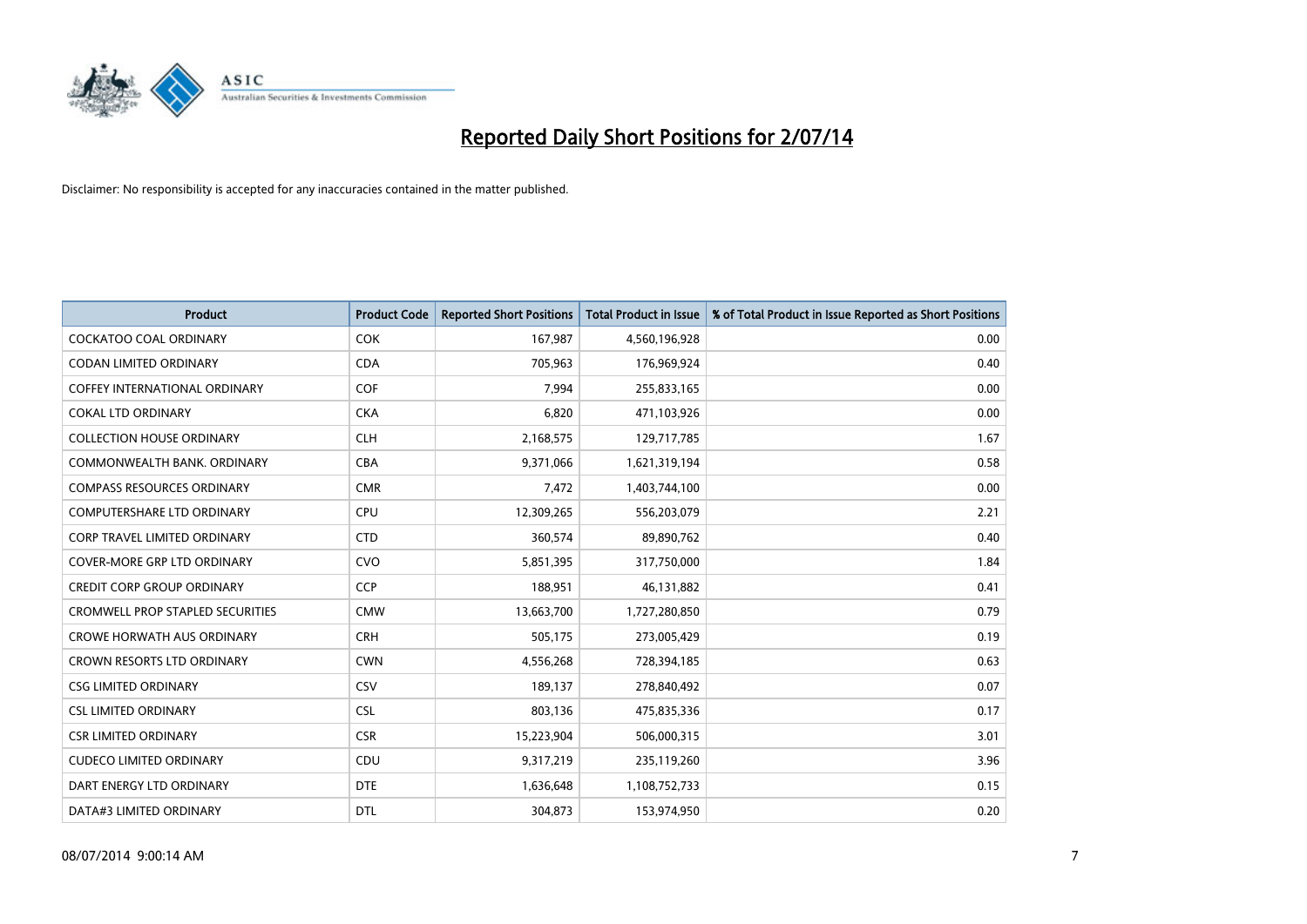

| <b>Product</b>                       | <b>Product Code</b> | <b>Reported Short Positions</b> | <b>Total Product in Issue</b> | % of Total Product in Issue Reported as Short Positions |
|--------------------------------------|---------------------|---------------------------------|-------------------------------|---------------------------------------------------------|
| DAVID JONES LIMITED ORDINARY         | <b>DJS</b>          | 20,361,935                      | 537,137,845                   | 3.79                                                    |
| DECMIL GROUP LIMITED ORDINARY        | <b>DCG</b>          | 1,416,580                       | 168,657,794                   | 0.84                                                    |
| DEEP YELLOW LIMITED ORDINARY         | <b>DYL</b>          | 840                             | 1,617,041,367                 | 0.00                                                    |
| DEXUS PROPERTY GROUP STAPLED UNITS   | <b>DXS</b>          | 14,640,212                      | 5,433,110,810                 | 0.27                                                    |
| DICK SMITH HLDGS ORDINARY            | <b>DSH</b>          | 17,783,535                      | 236,511,364                   | 7.52                                                    |
| DISCOVERY METALS LTD ORDINARY        | <b>DML</b>          | 1,310,235                       | 644,039,581                   | 0.20                                                    |
| DOMINO PIZZA ENTERPR ORDINARY        | <b>DMP</b>          | 2,549,102                       | 85,933,273                    | 2.97                                                    |
| DONACO INTERNATIONAL ORDINARY        | <b>DNA</b>          | 1,177,768                       | 460,282,631                   | 0.26                                                    |
| DORAY MINERALS LTD ORDINARY          | <b>DRM</b>          | 38,728                          | 163,401,768                   | 0.02                                                    |
| DOWNER EDI LIMITED ORDINARY          | <b>DOW</b>          | 18,867,572                      | 435,399,975                   | 4.33                                                    |
| DRILLSEARCH ENERGY ORDINARY          | <b>DLS</b>          | 19,179,944                      | 445,245,370                   | 4.31                                                    |
| DUET GROUP STAPLED US PROHIBIT.      | <b>DUE</b>          | 5,213,711                       | 1,317,809,323                 | 0.40                                                    |
| DULUXGROUP LIMITED ORDINARY          | <b>DLX</b>          | 1,389,080                       | 383,503,942                   | 0.36                                                    |
| DWS LTD ORDINARY                     | <b>DWS</b>          | 15,096                          | 132,362,763                   | 0.01                                                    |
| ECHO ENTERTAINMENT ORDINARY          | EGP                 | 9,148,604                       | 825,672,730                   | 1.11                                                    |
| ELDERS LIMITED ORDINARY              | <b>ELD</b>          | 19,076,582                      | 455,013,329                   | 4.19                                                    |
| ELEMENTAL MINERALS ORDINARY          | <b>ELM</b>          | 129,128                         | 305,063,391                   | 0.04                                                    |
| <b>EMECO HOLDINGS ORDINARY</b>       | <b>EHL</b>          | 9,444,522                       | 599,675,707                   | 1.57                                                    |
| <b>ENDEAVOUR MIN CORP CDI 1:1</b>    | <b>EVR</b>          | 31,265                          | 57,448,149                    | 0.05                                                    |
| <b>ENERGY RESOURCES ORDINARY 'A'</b> | ERA                 | 9,902,581                       | 517,725,062                   | 1.91                                                    |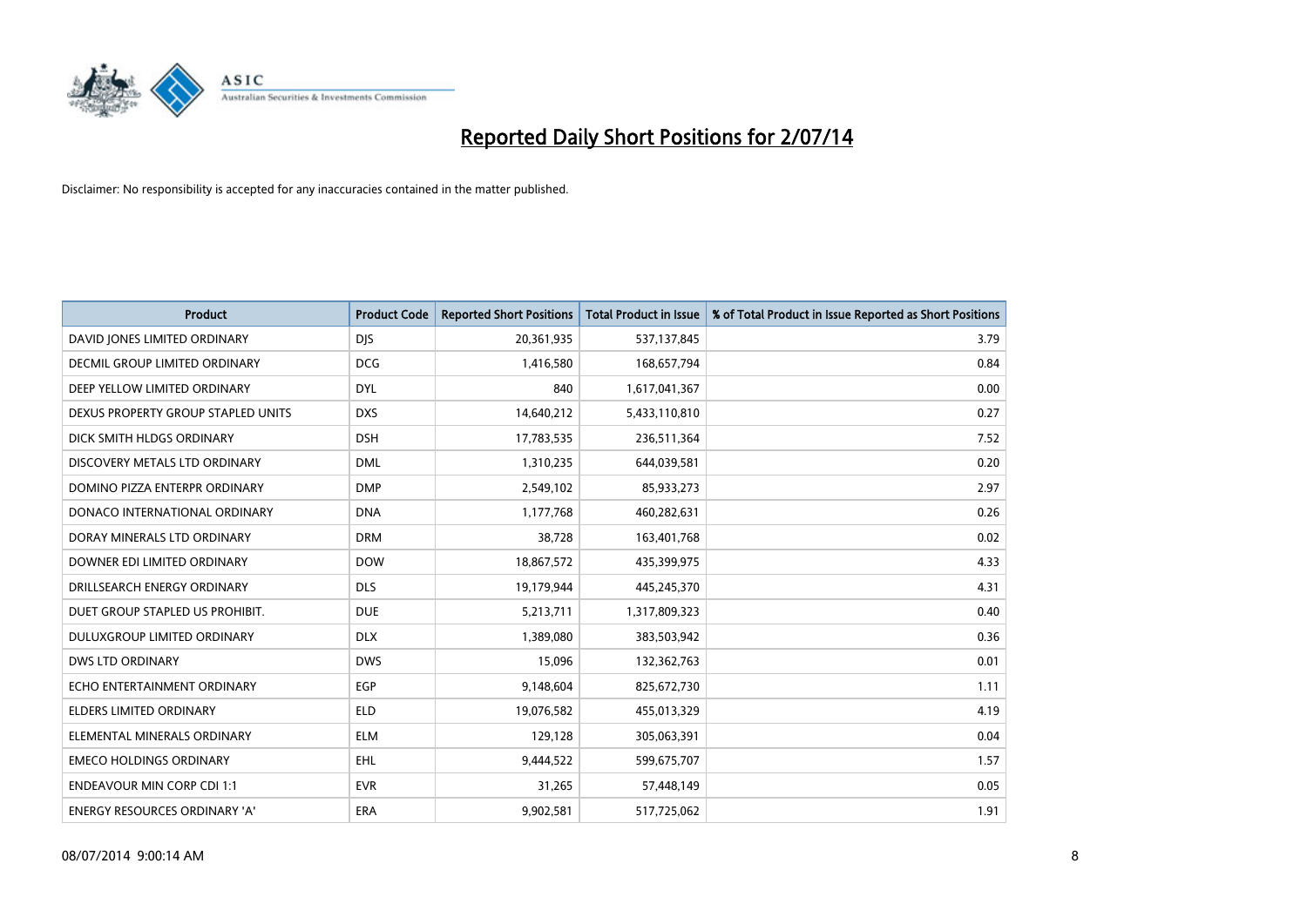

| <b>Product</b>                         | <b>Product Code</b> | <b>Reported Short Positions</b> | <b>Total Product in Issue</b> | % of Total Product in Issue Reported as Short Positions |
|----------------------------------------|---------------------|---------------------------------|-------------------------------|---------------------------------------------------------|
| <b>ENERGY WORLD CORPOR, ORDINARY</b>   | <b>EWC</b>          | 42,977,369                      | 1,734,166,672                 | 2.48                                                    |
| ENVESTRA LIMITED ORDINARY              | <b>ENV</b>          | 796,910                         | 1,796,808,474                 | 0.04                                                    |
| EQUATORIAL RES LTD ORDINARY            | EQX                 | 174                             | 122,185,353                   | 0.00                                                    |
| EQUITY TRUSTEES ORDINARY               | EQT                 | 19                              | 19,104,667                    | 0.00                                                    |
| ERM POWER LIMITED ORDINARY             | EPW                 | 548,458                         | 239,269,727                   | 0.23                                                    |
| EVOLUTION MINING LTD ORDINARY          | <b>EVN</b>          | 26,992,442                      | 709,989,453                   | 3.80                                                    |
| FAIRFAX MEDIA LTD ORDINARY             | <b>FXI</b>          | 75,307,465                      | 2,351,955,725                 | 3.20                                                    |
| FANTASTIC HOLDINGS ORDINARY            | <b>FAN</b>          | 22,795                          | 103,068,398                   | 0.02                                                    |
| <b>FAR LTD ORDINARY</b>                | <b>FAR</b>          | 4,924,327                       | 2,699,846,742                 | 0.18                                                    |
| FEDERATION CNTRES ORD/UNIT STAPLED SEC | <b>FDC</b>          | 1,366,816                       | 1,427,641,565                 | 0.10                                                    |
| FINBAR GROUP LIMITED ORDINARY          | FRI                 | 21,283                          | 227,018,204                   | 0.01                                                    |
| FISHER & PAYKEL H. ORDINARY            | <b>FPH</b>          | 1,984                           | 551,799,963                   | 0.00                                                    |
| FLEETWOOD CORP ORDINARY                | <b>FWD</b>          | 1,963,022                       | 60,581,211                    | 3.24                                                    |
| FLETCHER BUILDING ORDINARY             | <b>FBU</b>          | 1,844,422                       | 687,854,788                   | 0.27                                                    |
| FLEXIGROUP LIMITED ORDINARY            | <b>FXL</b>          | 3,220,749                       | 304,096,060                   | 1.06                                                    |
| FLIGHT CENTRE TRAVEL ORDINARY          | <b>FLT</b>          | 5,609,347                       | 100,571,642                   | 5.58                                                    |
| FLINDERS MINES LTD ORDINARY            | <b>FMS</b>          | 21,099,624                      | 2,400,995,602                 | 0.88                                                    |
| <b>FOCUS MINERALS LTD ORDINARY</b>     | <b>FML</b>          | 1,936,206                       | 9,137,375,877                 | 0.02                                                    |
| <b>FOLKESTONE EDU TRUST UNITS</b>      | <b>FET</b>          | 13                              | 205,069,661                   | 0.00                                                    |
| FORGE GROUP LIMITED ORDINARY           | <b>FGE</b>          | 1,818,130                       | 86,169,014                    | 2.11                                                    |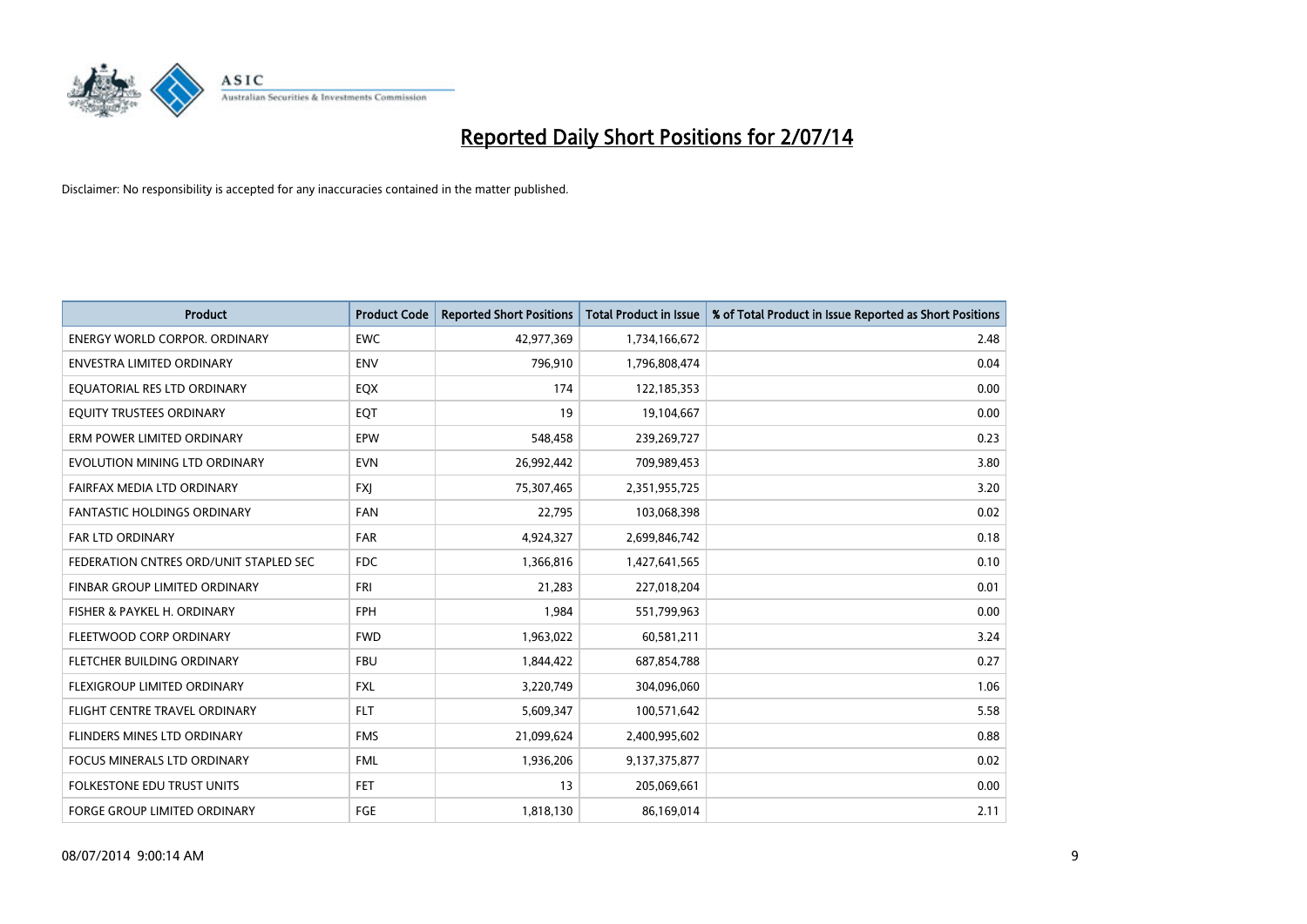

| <b>Product</b>                                   | <b>Product Code</b> | <b>Reported Short Positions</b> | <b>Total Product in Issue</b> | % of Total Product in Issue Reported as Short Positions |
|--------------------------------------------------|---------------------|---------------------------------|-------------------------------|---------------------------------------------------------|
| FORTESCUE METALS GRP ORDINARY                    | <b>FMG</b>          | 212,500,101                     | 3,113,798,151                 | 6.82                                                    |
| FREEDOM FOOD LTD ORDINARY                        | <b>FNP</b>          | 13,870                          | 150,645,371                   | 0.01                                                    |
| <b>G.U.D. HOLDINGS ORDINARY</b>                  | GUD                 | 3,780,777                       | 70,939,492                    | 5.33                                                    |
| <b>G8 EDUCATION LIMITED ORDINARY</b>             | <b>GEM</b>          | 9,266,559                       | 330,941,088                   | 2.80                                                    |
| <b>GALAXY RESOURCES ORDINARY</b>                 | GXY                 | 46,556                          | 1,027,077,829                 | 0.00                                                    |
| <b>GDI PROPERTY GRP STAPLED SECURITIES</b>       | <b>GDI</b>          | 168,323                         | 567,575,025                   | 0.03                                                    |
| <b>GENETIC TECHNOLOGIES ORDINARY</b>             | <b>GTG</b>          | 886,320                         | 613,918,492                   | 0.14                                                    |
| <b>GENWORTH MORTGAGE ORDINARY</b>                | <b>GMA</b>          | 8,909,464                       | 650,000,000                   | 1.37                                                    |
| <b>GEODYNAMICS LIMITED ORDINARY</b>              | GDY                 | 819                             | 435,880,130                   | 0.00                                                    |
| <b>GINDALBIE METALS LTD ORDINARY</b>             | GBG                 | 34,442,244                      | 1,494,007,381                 | 2.31                                                    |
| <b>GOODMAN FIELDER. ORDINARY</b>                 | GFF                 | 11,635,287                      | 1,955,559,207                 | 0.59                                                    |
| <b>GOODMAN GROUP STAPLED</b>                     | <b>GMG</b>          | 15,209,087                      | 1,727,685,976                 | 0.88                                                    |
| <b>GPT GROUP STAPLED SEC.</b>                    | GPT                 | 5,212,106                       | 1,685,460,955                 | 0.31                                                    |
| <b>GRAINCORP LIMITED A CLASS ORDINARY</b>        | <b>GNC</b>          | 11,439,715                      | 228,855,628                   | 5.00                                                    |
| <b>GRANGE RESOURCES. ORDINARY</b>                | GRR                 | 4,955,528                       | 1,157,097,869                 | 0.43                                                    |
| <b>GREENCROSS LIMITED ORDINARY</b>               | GXL                 | 491,832                         | 102,684,303                   | 0.48                                                    |
| <b>GREENLAND MIN EN LTD ORDINARY</b>             | GGG                 | 5,663,913                       | 576,477,827                   | 0.98                                                    |
| <b>GREENLAND MIN EN LTD RIGHTS 26-JUN-14</b>     | GGGR                | 2.709                           | 88,685,050                    | 0.00                                                    |
| <b>GROWTHPOINT PROPERTY ORD/UNIT STAPLED SEC</b> | GOZ                 | 35,423                          | 540,115,360                   | 0.01                                                    |
| <b>GRYPHON MINERALS LTD ORDINARY</b>             | GRY                 | 4,308,001                       | 401,011,505                   | 1.07                                                    |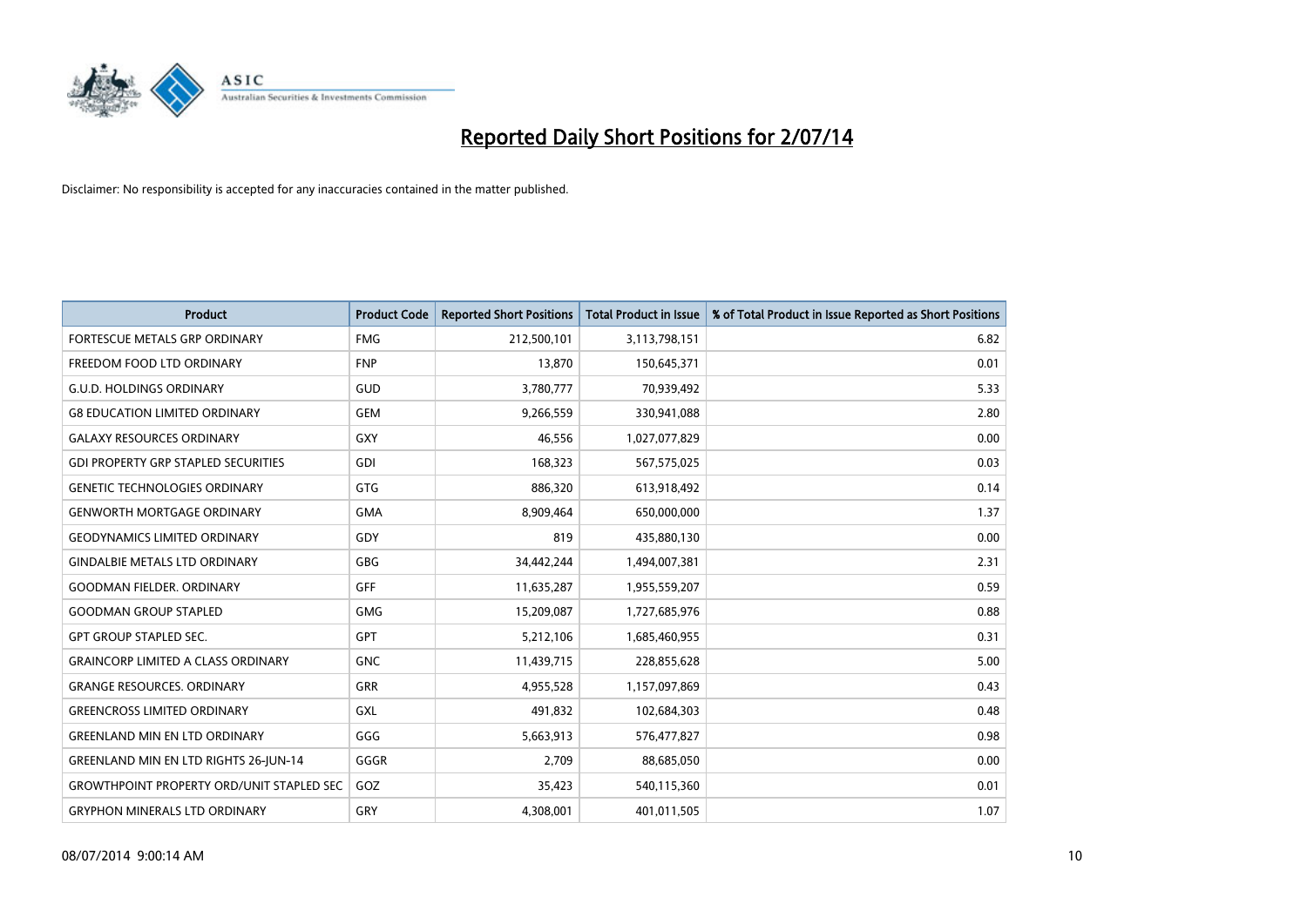

| <b>Product</b>                           | <b>Product Code</b> | <b>Reported Short Positions</b> | <b>Total Product in Issue</b> | % of Total Product in Issue Reported as Short Positions |
|------------------------------------------|---------------------|---------------------------------|-------------------------------|---------------------------------------------------------|
| <b>GUILDFORD COAL LTD ORDINARY</b>       | <b>GUF</b>          | 47,891                          | 761,857,020                   | 0.01                                                    |
| <b>GWA GROUP LTD ORDINARY</b>            | <b>GWA</b>          | 17,347,942                      | 306,533,770                   | 5.66                                                    |
| HARVEY NORMAN ORDINARY                   | <b>HVN</b>          | 58,233,353                      | 1,062,316,784                 | 5.48                                                    |
| <b>HENDERSON GROUP CDI 1:1</b>           | <b>HGG</b>          | 1,175,316                       | 667,097,807                   | 0.18                                                    |
| HEA HOLDINGS LIMITED ORDINARY            | <b>HFA</b>          | 3,809                           | 136,548,880                   | 0.00                                                    |
| HIGHFIELD RES LTD ORDINARY               | <b>HFR</b>          | 26,134                          | 155,825,003                   | 0.02                                                    |
| <b>HIGHLANDS PACIFIC ORDINARY</b>        | <b>HIG</b>          | 3,153                           | 854,261,346                   | 0.00                                                    |
| <b>HILLS LTD ORDINARY</b>                | <b>HIL</b>          | 143,544                         | 234,673,087                   | 0.06                                                    |
| HORIZON OIL LIMITED ORDINARY             | <b>HZN</b>          | 64,518,288                      | 1,301,981,265                 | 4.96                                                    |
| <b>IBUY GROUP LTD ORDINARY</b>           | <b>IBY</b>          | 4,008,988                       | 426,069,834                   | 0.94                                                    |
| ICAR ASIA LTD ORDINARY                   | ICQ                 | 8,352                           | 122,287,174                   | 0.01                                                    |
| <b>IINET LIMITED ORDINARY</b>            | <b>IIN</b>          | 13,551,831                      | 161,238,847                   | 8.40                                                    |
| ILUKA RESOURCES ORDINARY                 | ILU                 | 38,615,052                      | 418,700,517                   | 9.22                                                    |
| <b>IMDEX LIMITED ORDINARY</b>            | <b>IMD</b>          | 3,444,692                       | 212,110,368                   | 1.62                                                    |
| <b>INCITEC PIVOT ORDINARY</b>            | IPL                 | 30,095,061                      | 1,644,919,097                 | 1.83                                                    |
| INDEPENDENCE GROUP ORDINARY              | <b>IGO</b>          | 249,785                         | 233,323,905                   | 0.11                                                    |
| INDOPHIL RESOURCES ORDINARY              | <b>IRN</b>          | 148,938                         | 1,203,146,194                 | 0.01                                                    |
| <b>INDUSTRIA REIT STAPLED</b>            | <b>IDR</b>          | 111,002                         | 125,000,001                   | 0.09                                                    |
| <b>INFIGEN ENERGY STAPLED SECURITIES</b> | IFN                 | 2,499,315                       | 764,993,434                   | 0.33                                                    |
| <b>INFOMEDIA LTD ORDINARY</b>            | IFM                 | 38,967                          | 306,766,855                   | 0.01                                                    |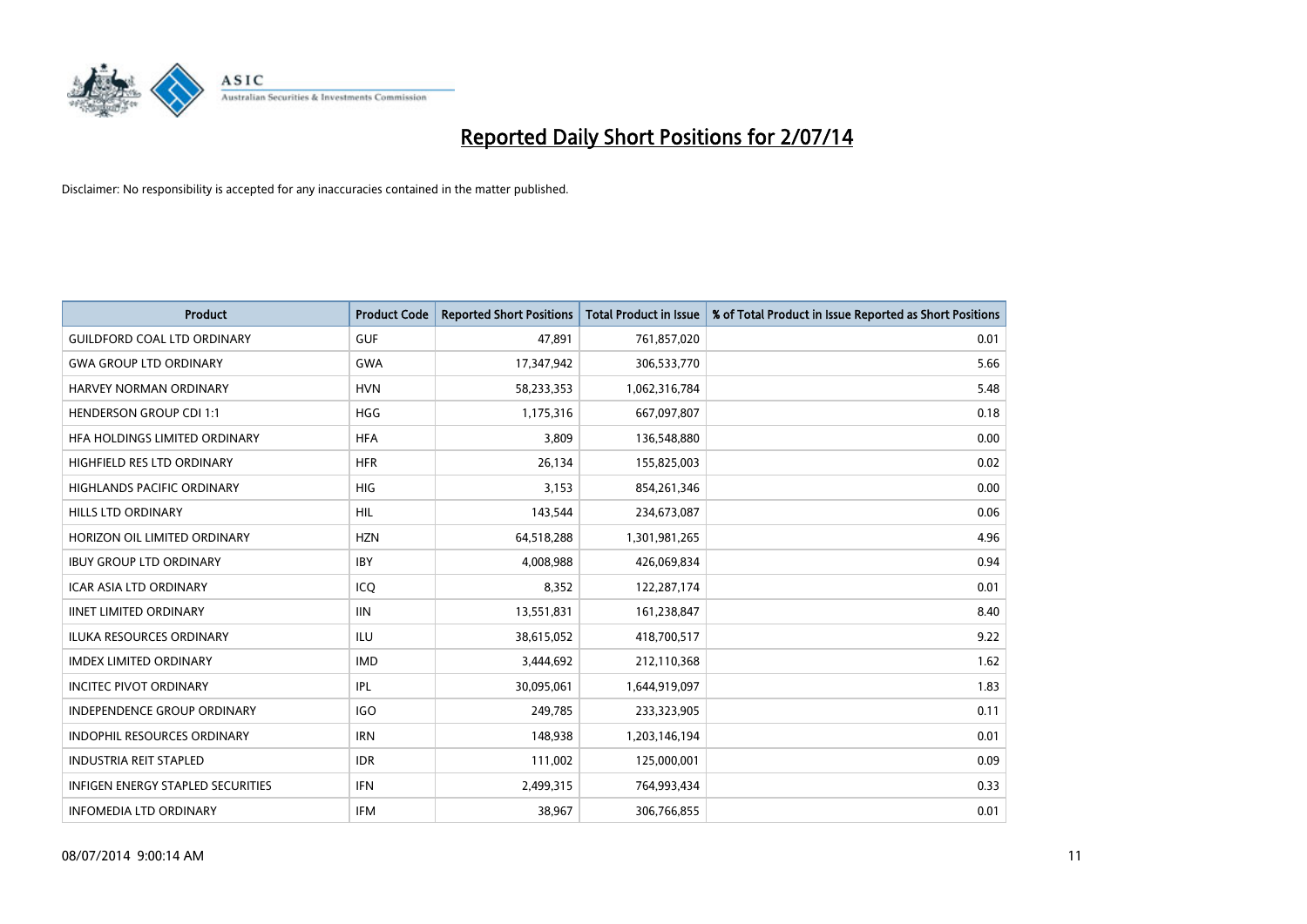

| <b>Product</b>                                | <b>Product Code</b> | <b>Reported Short Positions</b> | <b>Total Product in Issue</b> | % of Total Product in Issue Reported as Short Positions |
|-----------------------------------------------|---------------------|---------------------------------|-------------------------------|---------------------------------------------------------|
| <b>INGENIA GROUP STAPLED SECURITIES</b>       | <b>INA</b>          | 2,508,778                       | 676,240,232                   | 0.37                                                    |
| INSURANCE AUSTRALIA ORDINARY                  | IAG                 | 15,474,295                      | 2,341,618,048                 | 0.66                                                    |
| <b>INTREPID MINES ORDINARY</b>                | IAU                 | 7,565,012                       | 557,343,570                   | 1.36                                                    |
| <b>INVESTA OFFICE FUND STAPLED SECURITIES</b> | <b>IOF</b>          | 846,251                         | 614,047,458                   | 0.14                                                    |
| <b>INVOCARE LIMITED ORDINARY</b>              | <b>IVC</b>          | 4,823,596                       | 110,030,298                   | 4.38                                                    |
| <b>IOOF HOLDINGS LTD ORDINARY</b>             | IFL                 | 6,536,875                       | 232,118,034                   | 2.82                                                    |
| <b>IPROPERTY GROUP LTD ORDINARY</b>           | <b>IPP</b>          | 3,673,036                       | 181,703,204                   | 2.02                                                    |
| <b>IRESS LIMITED ORDINARY</b>                 | <b>IRE</b>          | 4,340,806                       | 159,097,319                   | 2.73                                                    |
| <b>IRON ORE HOLDINGS ORDINARY</b>             | <b>IOH</b>          | 26,197                          | 161,174,005                   | 0.02                                                    |
| <b>ISELECT LTD ORDINARY</b>                   | <b>ISU</b>          | 330,895                         | 260,889,894                   | 0.13                                                    |
| <b>ISENTIA GROUP LTD ORDINARY</b>             | <b>ISD</b>          | 14,056                          | 200,000,001                   | 0.01                                                    |
| JAMES HARDIE INDUST CHESS DEPOSITARY INT      | <b>IHX</b>          | 3,259,153                       | 444,867,063                   | 0.73                                                    |
| <b>JAPARA HEALTHCARE LT ORDINARY</b>          | <b>IHC</b>          | 5,355,201                       | 262,500,000                   | 2.04                                                    |
| <b>IB HI-FI LIMITED ORDINARY</b>              | <b>IBH</b>          | 13,143,450                      | 98,947,309                    | 13.28                                                   |
| <b>KAGARA LTD ORDINARY</b>                    | KZL                 | 4,528,381                       | 798,953,117                   | 0.57                                                    |
| KAROON GAS AUSTRALIA ORDINARY                 | <b>KAR</b>          | 13,459,413                      | 255,841,581                   | 5.26                                                    |
| KATHMANDU HOLD LTD ORDINARY                   | <b>KMD</b>          | 2,567,786                       | 200,633,469                   | 1.28                                                    |
| <b>KBL MINING LIMITED ORDINARY</b>            | <b>KBL</b>          | 1,820                           | 393,535,629                   | 0.00                                                    |
| KINGSGATE CONSOLID. ORDINARY                  | <b>KCN</b>          | 8,898,666                       | 223,584,937                   | 3.98                                                    |
| KINGSROSE MINING LTD ORDINARY                 | <b>KRM</b>          | 518,969                         | 358,611,493                   | 0.14                                                    |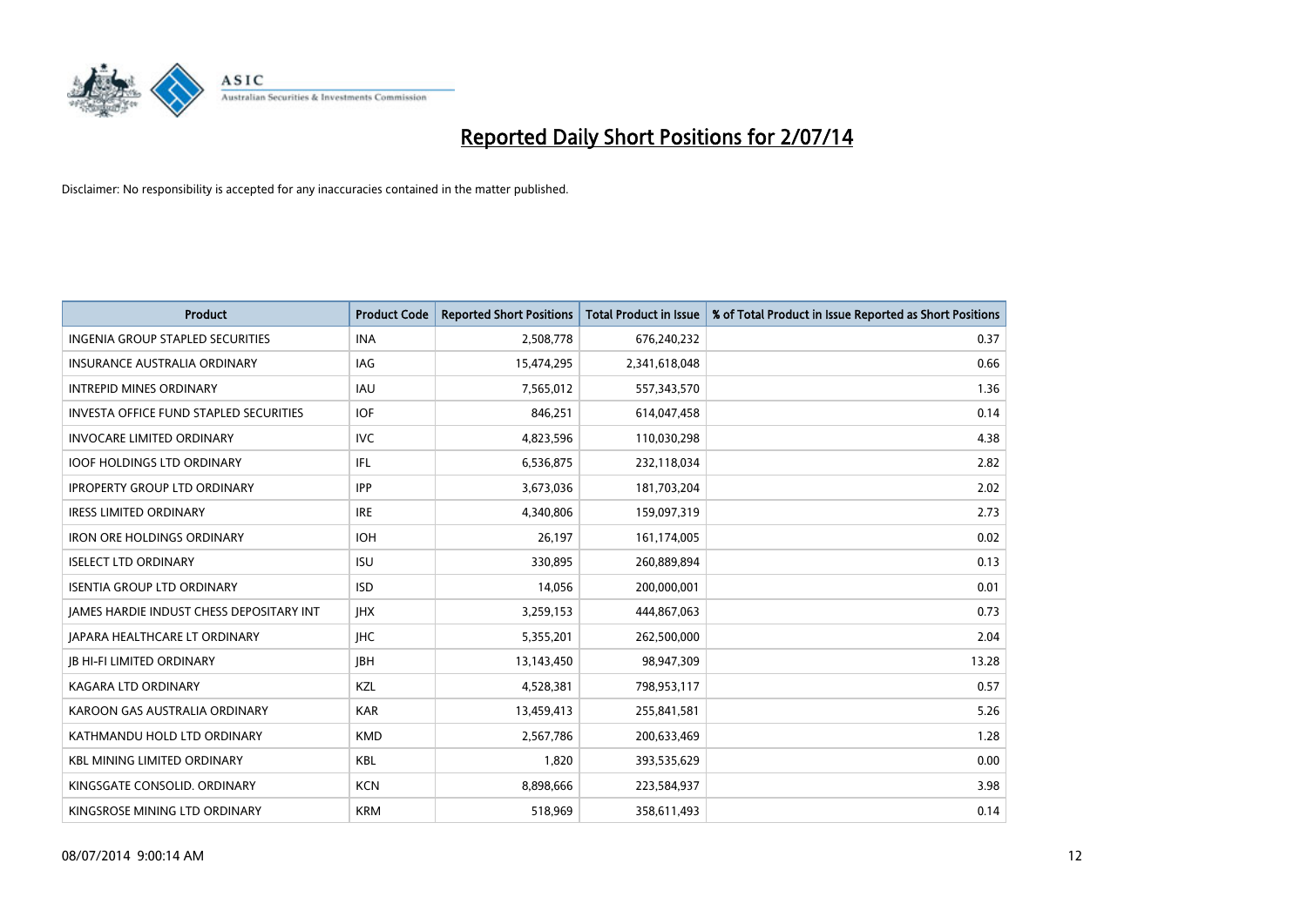

| <b>Product</b>                        | <b>Product Code</b> | <b>Reported Short Positions</b> | <b>Total Product in Issue</b> | % of Total Product in Issue Reported as Short Positions |
|---------------------------------------|---------------------|---------------------------------|-------------------------------|---------------------------------------------------------|
| LEIGHTON HOLDINGS ORDINARY            | LEI                 | 7,035,836                       | 338,503,563                   | 2.08                                                    |
| LEND LEASE GROUP UNIT/ORD STAPLED     | <b>LLC</b>          | 4,835,469                       | 577,475,833                   | 0.84                                                    |
| LIQUEFIED NATURAL ORDINARY            | <b>LNG</b>          | 6,789,804                       | 446,479,015                   | 1.52                                                    |
| LONESTAR RESO LTD ORDINARY            | <b>LNR</b>          | 33,565                          | 752,187,211                   | 0.00                                                    |
| LYNAS CORPORATION ORDINARY            | <b>LYC</b>          | 121,564,213                     | 2,333,661,566                 | 5.21                                                    |
| <b>M2 GRP LTD ORDINARY</b>            | <b>MTU</b>          | 14,848,869                      | 180,491,516                   | 8.23                                                    |
| <b>MACA LIMITED ORDINARY</b>          | <b>MLD</b>          | 132,884                         | 202,676,373                   | 0.07                                                    |
| MACMAHON HOLDINGS ORDINARY            | MAH                 | 24,964                          | 1,261,699,966                 | 0.00                                                    |
| MACO ATLAS ROADS GRP ORDINARY STAPLED | <b>MOA</b>          | 3,807,998                       | 487,230,540                   | 0.78                                                    |
| MACQUARIE GROUP LTD ORDINARY          | <b>MOG</b>          | 1,549,933                       | 321,175,323                   | 0.48                                                    |
| MAGELLAN FIN GRP LTD ORDINARY         | <b>MFG</b>          | 3,480,754                       | 158,842,157                   | 2.19                                                    |
| <b>MANTRA GROUP LTD ORDINARY</b>      | <b>MTR</b>          | 118,864                         | 249,471,229                   | 0.05                                                    |
| <b>MATRIX C &amp; E LTD ORDINARY</b>  | <b>MCE</b>          | 2,747,438                       | 94,555,428                    | 2.91                                                    |
| MAVERICK DRILLING ORDINARY            | <b>MAD</b>          | 4,560,870                       | 533,885,763                   | 0.85                                                    |
| <b>MAXITRANS INDUSTRIES ORDINARY</b>  | <b>MXI</b>          | 429,195                         | 185,075,653                   | 0.23                                                    |
| MAYNE PHARMA LTD ORDINARY             | <b>MYX</b>          | 2,099,435                       | 586,651,477                   | 0.36                                                    |
| MCMILLAN SHAKESPEARE ORDINARY         | <b>MMS</b>          | 621,578                         | 74,523,965                    | 0.83                                                    |
| MCPHERSON'S LTD ORDINARY              | <b>MCP</b>          | 97,550                          | 95,434,645                    | 0.10                                                    |
| MEDUSA MINING LTD ORDINARY            | <b>MML</b>          | 7,304,032                       | 207,794,301                   | 3.52                                                    |
| MELBOURNE IT LIMITED ORDINARY         | <b>MLB</b>          | 10,178                          | 92,944,392                    | 0.01                                                    |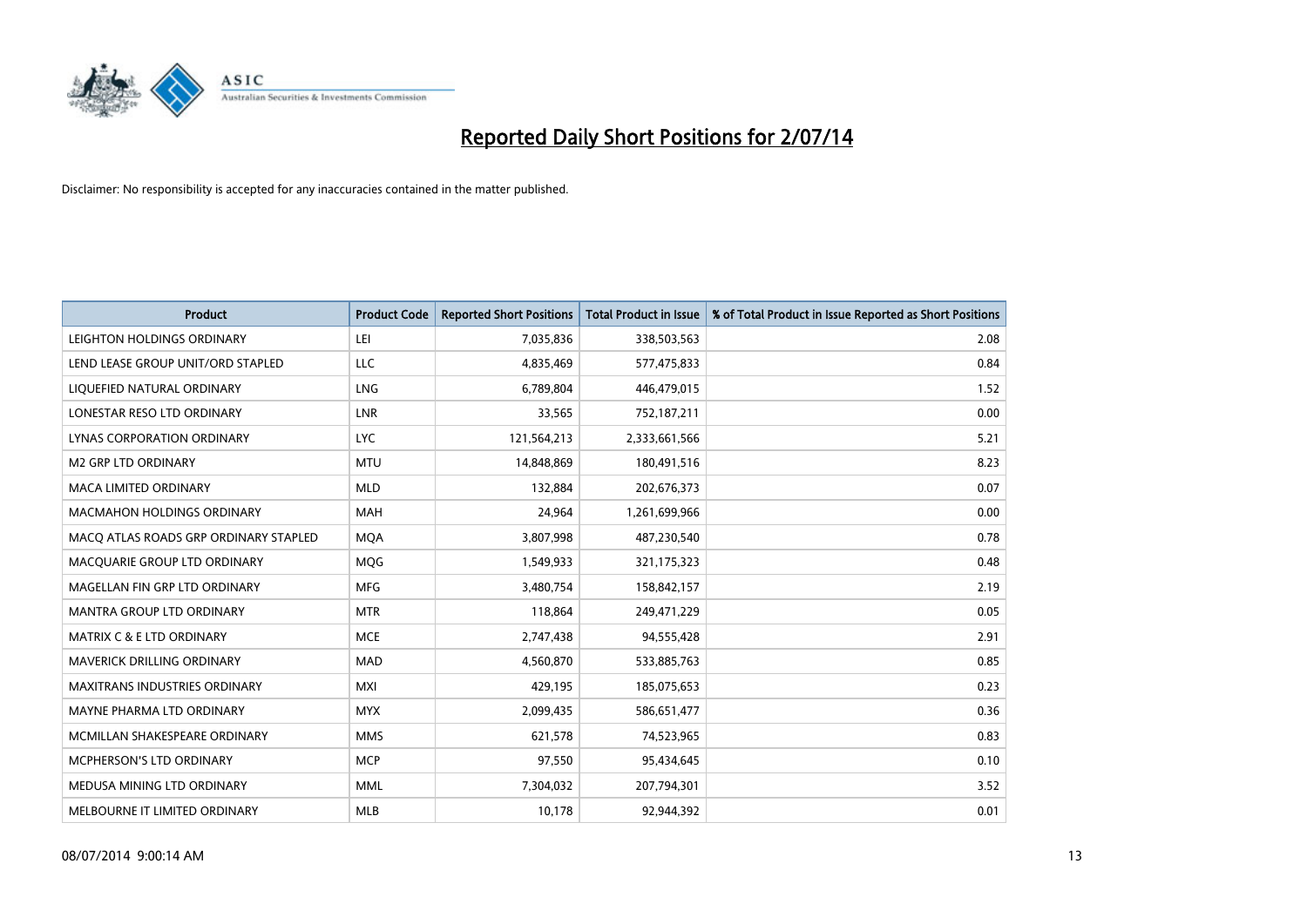

| <b>Product</b>                    | <b>Product Code</b> | <b>Reported Short Positions</b> | <b>Total Product in Issue</b> | % of Total Product in Issue Reported as Short Positions |
|-----------------------------------|---------------------|---------------------------------|-------------------------------|---------------------------------------------------------|
| <b>MERMAID MARINE ORDINARY</b>    | <b>MRM</b>          | 7,218,036                       | 366,766,098                   | 1.97                                                    |
| MESOBLAST LIMITED ORDINARY        | <b>MSB</b>          | 20,551,058                      | 321,640,094                   | 6.39                                                    |
| METALS X LIMITED ORDINARY         | <b>MLX</b>          | 1,326,084                       | 1,655,386,110                 | 0.08                                                    |
| METCASH LIMITED ORDINARY          | <b>MTS</b>          | 111,813,666                     | 888,338,048                   | 12.59                                                   |
| METMINCO LIMITED ORDINARY         | <b>MNC</b>          | 142,147                         | 1,749,543,023                 | 0.01                                                    |
| MIGHTY RIVER POWER ORDINARY       | <b>MYT</b>          | 3,940,726                       | 1,400,012,517                 | 0.28                                                    |
| MINCOR RESOURCES NL ORDINARY      | <b>MCR</b>          | 2,581,159                       | 188,208,274                   | 1.37                                                    |
| MINERAL DEPOSITS ORDINARY         | <b>MDL</b>          | 1,023,558                       | 103,538,786                   | 0.99                                                    |
| MINERAL RESOURCES, ORDINARY       | <b>MIN</b>          | 13,338,367                      | 186,556,246                   | 7.15                                                    |
| MINT WIRELESS ORDINARY            | <b>MNW</b>          | 1,288,037                       | 450,872,395                   | 0.29                                                    |
| MIRABELA NICKEL LTD ORDINARY      | <b>MBN</b>          | 11,793,190                      | 929,710,216                   | 1.27                                                    |
| MIRVAC GROUP STAPLED SECURITIES   | <b>MGR</b>          | 1,846,050                       | 3,692,279,772                 | 0.05                                                    |
| MOKO SOCIAL MEDIA ORDINARY        | <b>MKB</b>          | 73,103                          | 552,853,091                   | 0.01                                                    |
| <b>MOLOPO ENERGY LTD ORDINARY</b> | <b>MPO</b>          | 202,623                         | 248,520,949                   | 0.08                                                    |
| MONADELPHOUS GROUP ORDINARY       | <b>MND</b>          | 12,077,471                      | 92,679,570                    | 13.03                                                   |
| MORTGAGE CHOICE LTD ORDINARY      | MOC                 | 14,950                          | 123,780,387                   | 0.01                                                    |
| MOUNT GIBSON IRON ORDINARY        | MGX                 | 12,596,670                      | 1,090,584,232                 | 1.16                                                    |
| MULTIPLEX SITES SITES             | <b>MXUPA</b>        | 1,815                           | 4,500,000                     | 0.04                                                    |
| MURCHISON METALS LTD ORDINARY     | <b>MMX</b>          | 215,289                         | 450,497,346                   | 0.05                                                    |
| MYER HOLDINGS LTD ORDINARY        | <b>MYR</b>          | 63,489,195                      | 585,684,551                   | 10.84                                                   |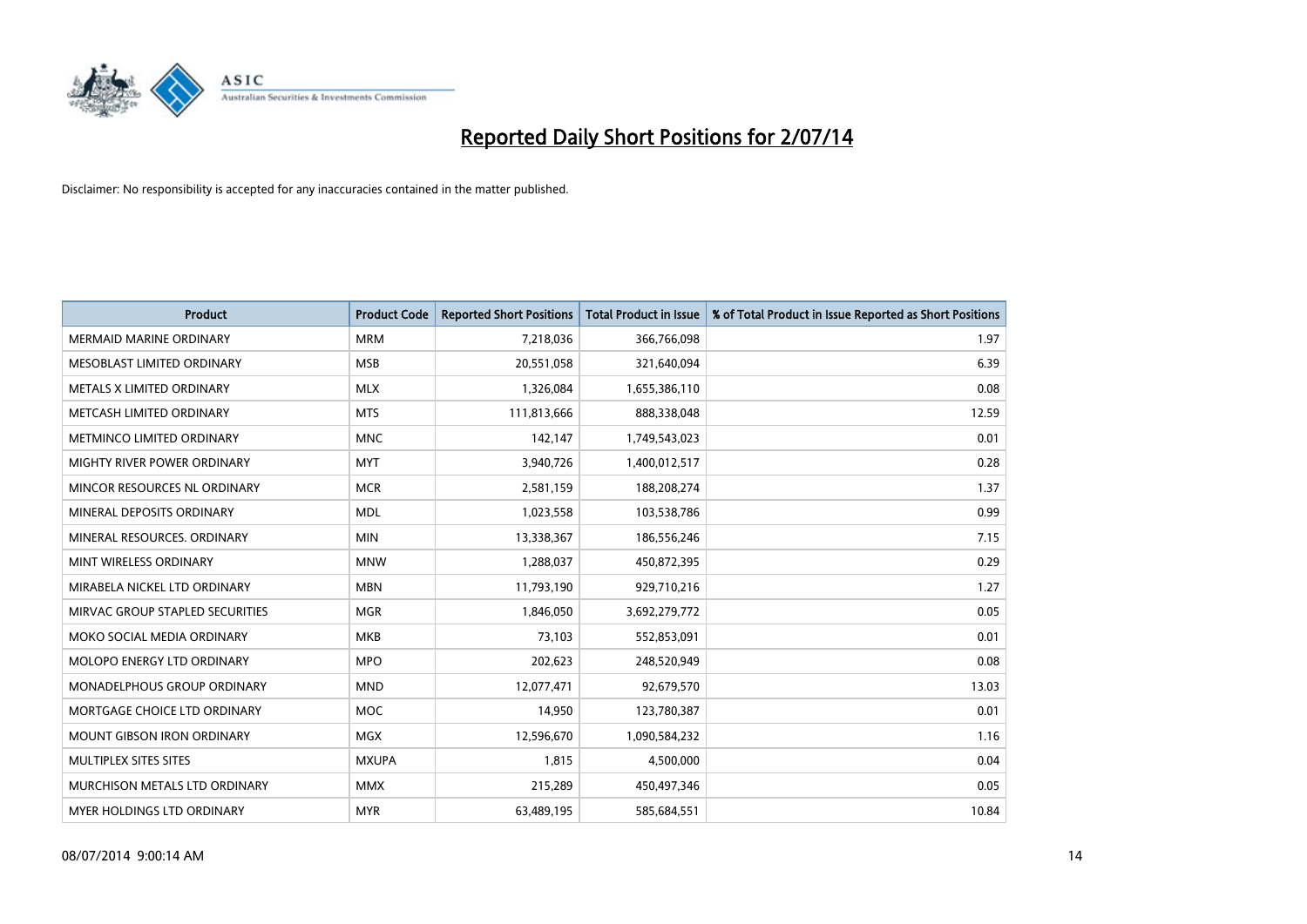

| <b>Product</b>                  | <b>Product Code</b> | <b>Reported Short Positions</b> | <b>Total Product in Issue</b> | % of Total Product in Issue Reported as Short Positions |
|---------------------------------|---------------------|---------------------------------|-------------------------------|---------------------------------------------------------|
| <b>MYSTATE LIMITED ORDINARY</b> | <b>MYS</b>          | 7,858                           | 87,261,995                    | 0.01                                                    |
| NANOSONICS LIMITED ORDINARY     | <b>NAN</b>          | 1,678,513                       | 263,823,826                   | 0.64                                                    |
| NATIONAL AUST. BANK ORDINARY    | <b>NAB</b>          | 7,170,850                       | 2,353,916,258                 | 0.30                                                    |
| NATIONAL STORAGE STAPLED        | <b>NSR</b>          | 374,766                         | 244,897,096                   | 0.15                                                    |
| NAVITAS LIMITED ORDINARY        | <b>NVT</b>          | 2,740,349                       | 375,712,581                   | 0.73                                                    |
| NEARMAP LTD ORDINARY            | <b>NEA</b>          | 682,029                         | 337,346,101                   | 0.20                                                    |
| NEON ENERGY LIMITED ORDINARY    | <b>NEN</b>          | 332,759                         | 553,037,848                   | 0.06                                                    |
| NEUREN PHARMACEUT. ORDINARY     | <b>NEU</b>          | 225,038                         | 1,555,354,272                 | 0.01                                                    |
| NEW HOPE CORPORATION ORDINARY   | <b>NHC</b>          | 1,295,308                       | 830,933,112                   | 0.16                                                    |
| NEWCREST MINING ORDINARY        | <b>NCM</b>          | 13,328,103                      | 766,510,971                   | 1.74                                                    |
| NEWS CORP A NON-VOTING CDI      | <b>NWSLV</b>        | 410,096                         | 3,111,659                     | 13.18                                                   |
| NEWS CORP B VOTING CDI          | <b>NWS</b>          | 2,231,879                       | 21,481,870                    | 10.39                                                   |
| NEWSAT LIMITED ORDINARY         | <b>NWT</b>          | 8,005,328                       | 612,199,841                   | 1.31                                                    |
| NEXTDC LIMITED ORDINARY         | <b>NXT</b>          | 16,140,460                      | 193,154,486                   | 8.36                                                    |
| NEXUS ENERGY LIMITED ORDINARY   | <b>NXS</b>          | 83,983                          | 1,330,219,459                 | 0.01                                                    |
| NIB HOLDINGS LIMITED ORDINARY   | <b>NHF</b>          | 2,307,512                       | 439,004,182                   | 0.53                                                    |
| NIDO PETROLEUM ORDINARY         | <b>NDO</b>          | 42,500                          | 2,048,317,635                 | 0.00                                                    |
| NINE ENTERTAINMENT ORDINARY     | <b>NEC</b>          | 9,250,730                       | 940,295,023                   | 0.98                                                    |
| NOBLE MINERAL RES ORDINARY      | <b>NMG</b>          | 2,365,726                       | 666,397,952                   | 0.36                                                    |
| NORTHERN IRON LTD ORDINARY      | <b>NFE</b>          | 11,392                          | 484,405,314                   | 0.00                                                    |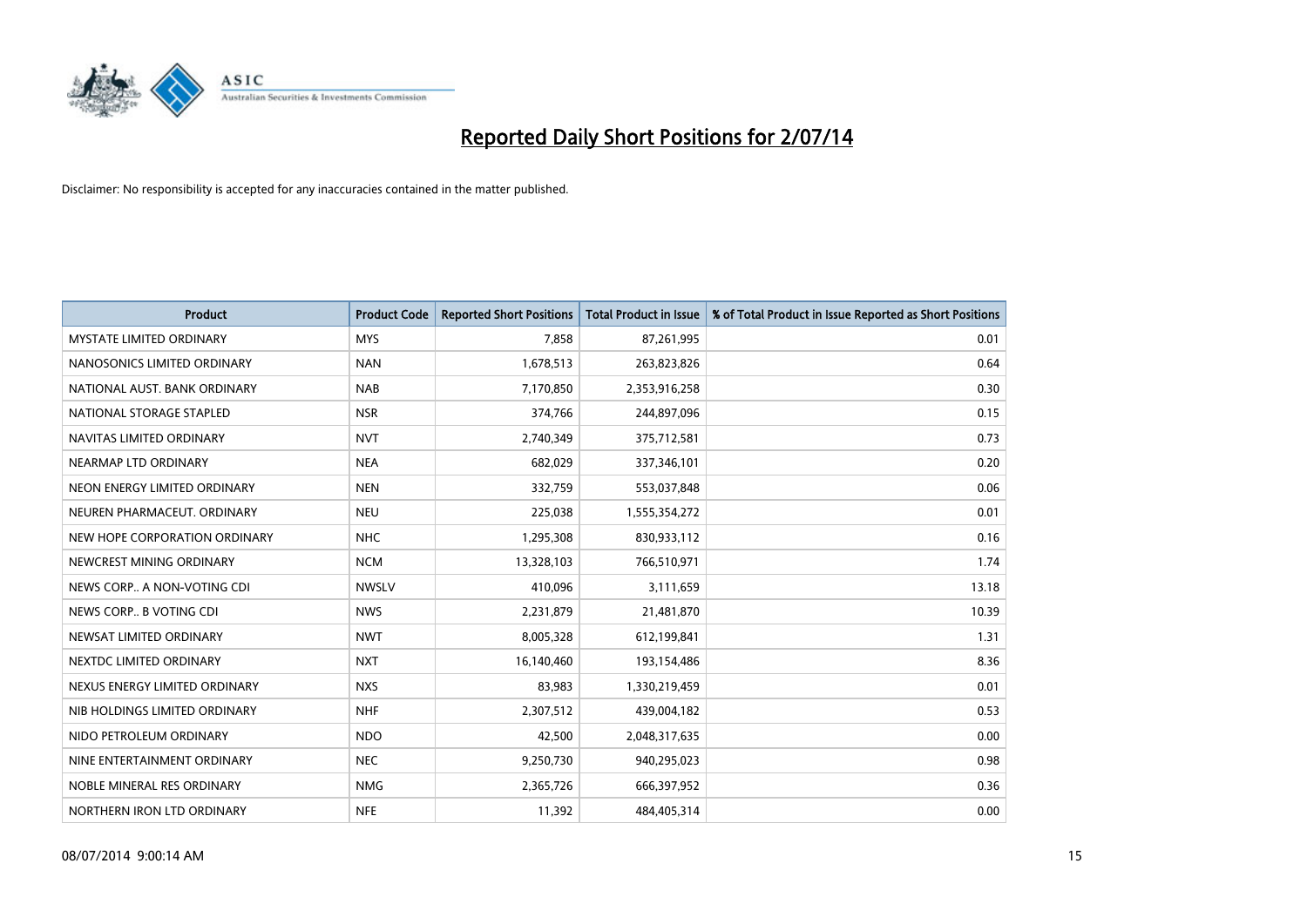

| <b>Product</b>                        | <b>Product Code</b> | <b>Reported Short Positions</b> | <b>Total Product in Issue</b> | % of Total Product in Issue Reported as Short Positions |
|---------------------------------------|---------------------|---------------------------------|-------------------------------|---------------------------------------------------------|
| NORTHERN STAR ORDINARY                | <b>NST</b>          | 2,453,370                       | 579,404,804                   | 0.42                                                    |
| NRW HOLDINGS LIMITED ORDINARY         | <b>NWH</b>          | 12,846,914                      | 278,888,011                   | 4.61                                                    |
| NUFARM LIMITED ORDINARY               | <b>NUF</b>          | 16,240,763                      | 264,021,627                   | 6.15                                                    |
| NUPLEX INDUSTRIES ORDINARY            | <b>NPX</b>          | 1,000                           | 198,125,827                   | 0.00                                                    |
| OCEANAGOLD CORP. CHESS DEPOSITARY INT | <b>OGC</b>          | 1,738,904                       | 301,048,520                   | 0.58                                                    |
| OIL SEARCH LTD ORDINARY               | OSH                 | 11,956,876                      | 1,519,022,225                 | 0.79                                                    |
| OM HOLDINGS LIMITED ORDINARY          | OMH                 | 58,321                          | 733,423,337                   | 0.01                                                    |
| ORICA LIMITED ORDINARY                | ORI                 | 10,979,449                      | 370,924,362                   | 2.96                                                    |
| ORIGIN ENERGY ORDINARY                | <b>ORG</b>          | 7,962,091                       | 1,103,645,753                 | 0.72                                                    |
| OROCOBRE LIMITED ORDINARY             | <b>ORE</b>          | 2,163,044                       | 132,041,911                   | 1.64                                                    |
| ORORA LIMITED ORDINARY                | <b>ORA</b>          | 787,039                         | 1,206,684,923                 | 0.07                                                    |
| OROTONGROUP LIMITED ORDINARY          | ORL                 | 201,675                         | 40,880,902                    | 0.49                                                    |
| <b>OTOC LTD ORDINARY</b>              | <b>OTC</b>          | 274,286                         | 193,062,512                   | 0.14                                                    |
| OZ MINERALS ORDINARY                  | OZL                 | 15,538,333                      | 303,470,022                   | 5.12                                                    |
| OZFOREX GROUP LTD ORDINARY            | <b>OFX</b>          | 7,496,592                       | 240,000,000                   | 3.12                                                    |
| PACIFIC BRANDS ORDINARY               | <b>PBG</b>          | 21,078,976                      | 917,226,291                   | 2.30                                                    |
| PACT GROUP HLDGS LTD ORDINARY         | PGH                 | 4,552,198                       | 294,097,961                   | 1.55                                                    |
| PALADIN ENERGY LTD ORDINARY           | <b>PDN</b>          | 110,554,863                     | 964, 367, 284                 | 11.46                                                   |
| PANAUST LIMITED ORDINARY              | <b>PNA</b>          | 485,978                         | 635,580,654                   | 0.08                                                    |
| PANORAMIC RESOURCES ORDINARY          | PAN                 | 320,889                         | 322,275,824                   | 0.10                                                    |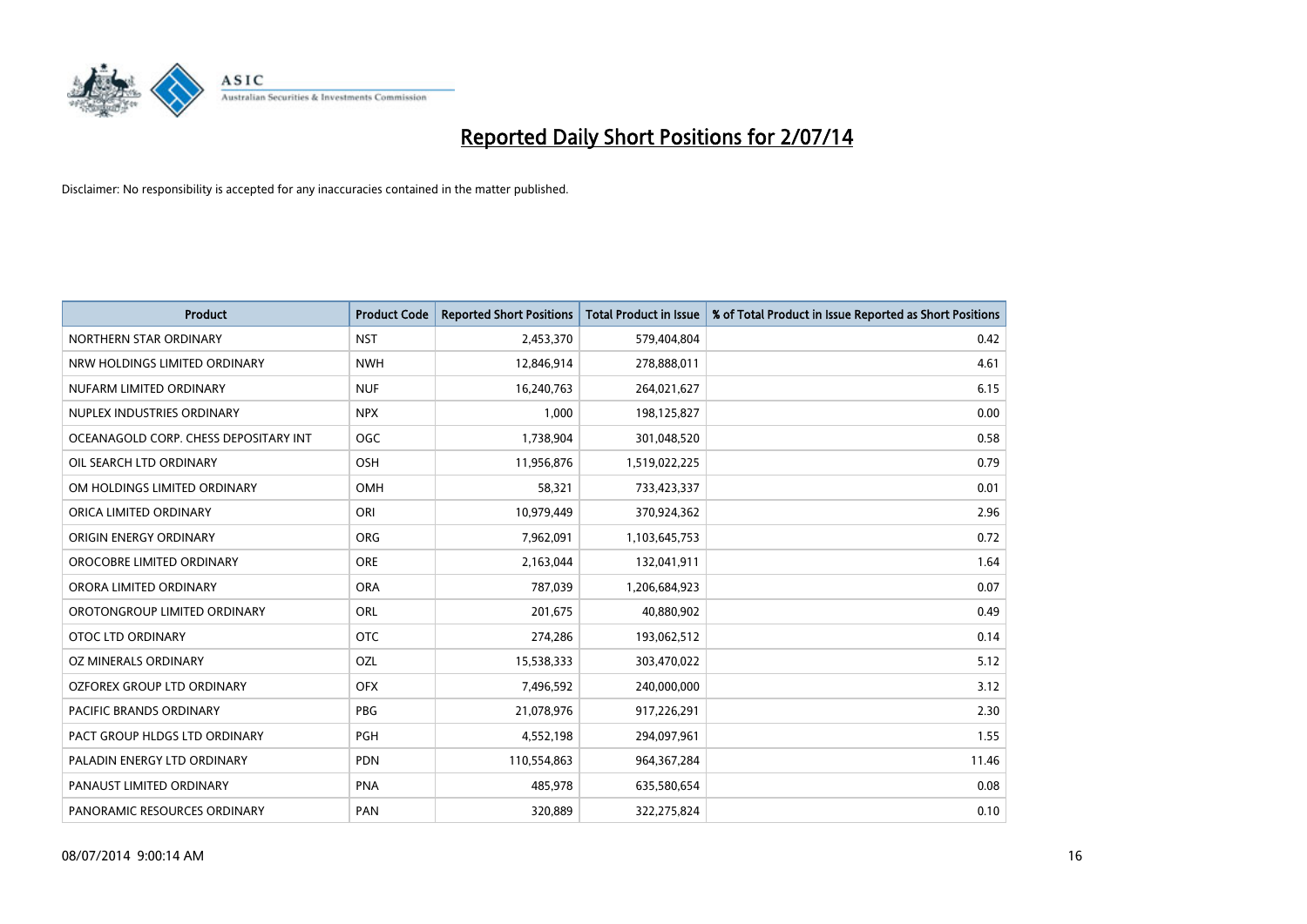

| <b>Product</b>                    | <b>Product Code</b> | <b>Reported Short Positions</b> | <b>Total Product in Issue</b> | % of Total Product in Issue Reported as Short Positions |
|-----------------------------------|---------------------|---------------------------------|-------------------------------|---------------------------------------------------------|
| PANTERRA GOLD LTD ORDINARY        | PGI                 |                                 | 773,281,012                   | 0.00                                                    |
| PAPERLINX LIMITED ORDINARY        | <b>PPX</b>          | 44,770                          | 665, 181, 261                 | 0.01                                                    |
| PAPILLON RES LTD ORDINARY         | <b>PIR</b>          | 6,378,800                       | 352,044,210                   | 1.81                                                    |
| PEET LIMITED ORDINARY             | <b>PPC</b>          | 89,341                          | 433,389,348                   | 0.02                                                    |
| PERPETUAL LIMITED ORDINARY        | PPT                 | 1,350,650                       | 46,574,426                    | 2.90                                                    |
| PERSEUS MINING LTD ORDINARY       | PRU                 | 6,745,013                       | 526,656,401                   | 1.28                                                    |
| PHARMAXIS LTD ORDINARY            | <b>PXS</b>          | 87,025                          | 309,514,849                   | 0.03                                                    |
| PLATINUM ASSET ORDINARY           | <b>PTM</b>          | 1,409,158                       | 580,336,142                   | 0.24                                                    |
| PLATINUM AUSTRALIA ORDINARY       | <b>PLA</b>          | 836,127                         | 504,968,043                   | 0.17                                                    |
| PMP LIMITED ORDINARY              | <b>PMP</b>          | 1,547,988                       | 323,781,124                   | 0.48                                                    |
| PRANA BIOTECHNOLOGY ORDINARY      | <b>PBT</b>          | 3,572,509                       | 488,646,960                   | 0.73                                                    |
| PREMIER INVESTMENTS ORDINARY      | <b>PMV</b>          | 164,463                         | 155,714,874                   | 0.11                                                    |
| PRIMA BIOMED LTD ORDINARY         | <b>PRR</b>          | 133,561                         | 1,228,709,341                 | 0.01                                                    |
| PRIMARY HEALTH CARE ORDINARY      | PRY                 | 17,385,910                      | 505,659,944                   | 3.44                                                    |
| PRIME MEDIA GRP LTD ORDINARY      | <b>PRT</b>          | 1,873,637                       | 366,330,303                   | 0.51                                                    |
| PROGRAMMED ORDINARY               | <b>PRG</b>          | 494,445                         | 118,253,992                   | 0.42                                                    |
| <b>QANTAS AIRWAYS ORDINARY</b>    | QAN                 | 79,802,605                      | 2,196,330,250                 | 3.63                                                    |
| OBE INSURANCE GROUP ORDINARY      | QBE                 | 6,629,803                       | 1,277,602,695                 | 0.52                                                    |
| ORXPHARMA LTD ORDINARY            | <b>QRX</b>          | 30,000                          | 164,190,969                   | 0.02                                                    |
| <b>QUBE HOLDINGS LTD ORDINARY</b> | QUB                 | 22,400,853                      | 1,051,172,929                 | 2.13                                                    |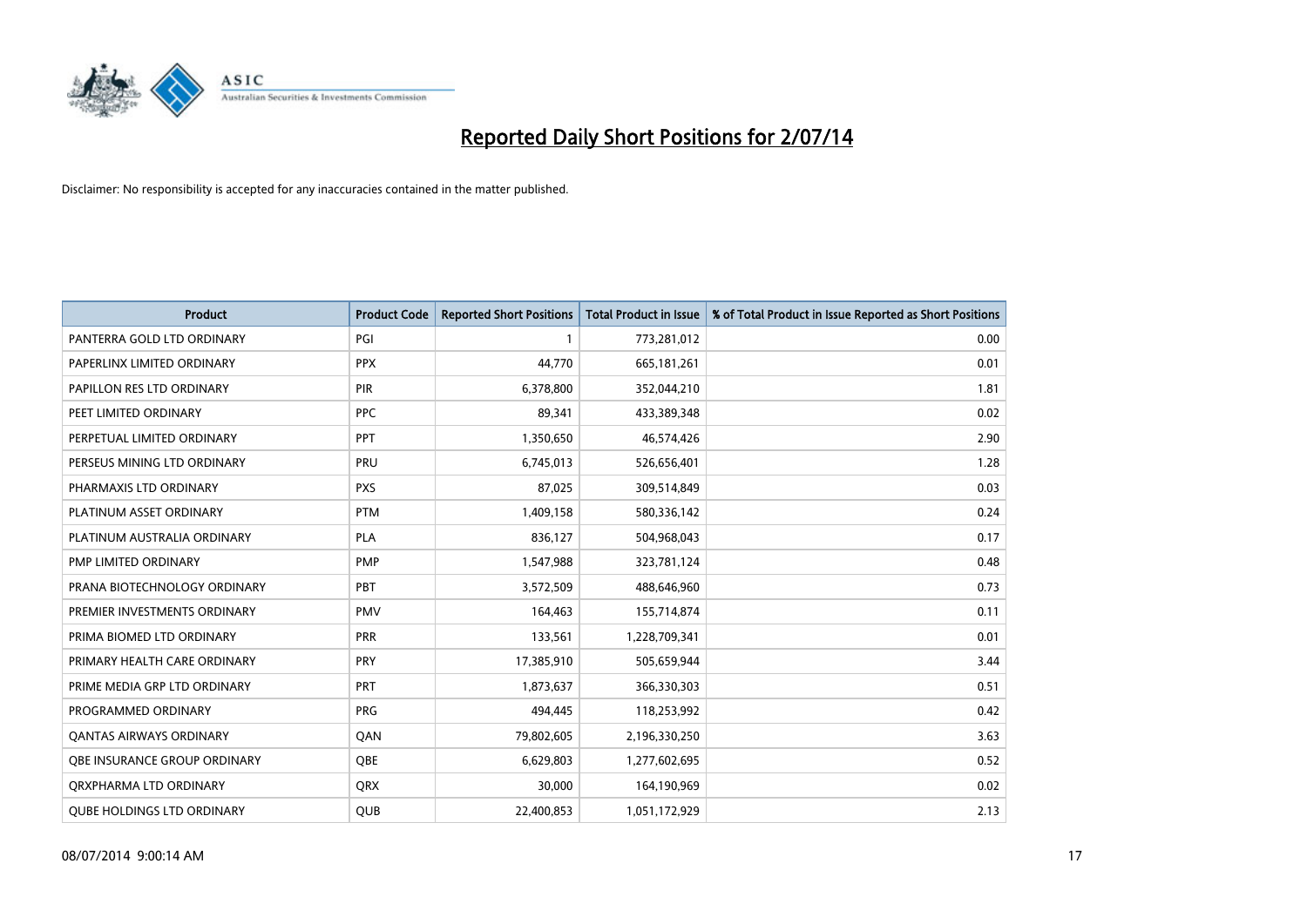

| <b>Product</b>                      | <b>Product Code</b> | <b>Reported Short Positions</b> | <b>Total Product in Issue</b> | % of Total Product in Issue Reported as Short Positions |
|-------------------------------------|---------------------|---------------------------------|-------------------------------|---------------------------------------------------------|
| RAMELIUS RESOURCES ORDINARY         | <b>RMS</b>          | 200,160                         | 365,740,380                   | 0.05                                                    |
| RAMSAY HEALTH CARE ORDINARY         | <b>RHC</b>          | 1,256,958                       | 202,081,252                   | 0.62                                                    |
| <b>RCG CORPORATION LTD ORDINARY</b> | <b>RCG</b>          | 12,572                          | 263,808,625                   | 0.00                                                    |
| <b>RCR TOMLINSON ORDINARY</b>       | <b>RCR</b>          | 533,598                         | 136,989,238                   | 0.39                                                    |
| <b>REA GROUP ORDINARY</b>           | <b>REA</b>          | 1,271,819                       | 131,714,699                   | 0.97                                                    |
| RECALL HOLDINGS LTD ORDINARY        | <b>REC</b>          | 5,893,274                       | 312,836,448                   | 1.88                                                    |
| <b>RECKON LIMITED ORDINARY</b>      | <b>RKN</b>          | 1,301,447                       | 126,913,066                   | 1.03                                                    |
| RED 5 LIMITED ORDINARY              | <b>RED</b>          | 174,740                         | 759,451,008                   | 0.02                                                    |
| <b>RED FORK ENERGY ORDINARY</b>     | <b>RFE</b>          | 686,901                         | 501,051,719                   | 0.14                                                    |
| REDBANK ENERGY LTD ORDINARY         | <b>AEI</b>          | 13                              | 786,287                       | 0.00                                                    |
| REED RESOURCES LTD ORDINARY         | <b>RDR</b>          | 1,015                           | 523,453,895                   | 0.00                                                    |
| <b>REGIS RESOURCES ORDINARY</b>     | <b>RRL</b>          | 36,661,372                      | 499,744,095                   | 7.34                                                    |
| RESMED INC CDI 10:1                 | <b>RMD</b>          | 37,971,721                      | 1,402,915,440                 | 2.71                                                    |
| RESOLUTE MINING ORDINARY            | <b>RSG</b>          | 9,768,961                       | 641,189,223                   | 1.52                                                    |
| <b>RESOURCE GENERATION ORDINARY</b> | <b>RES</b>          | 1,220                           | 581,380,338                   | 0.00                                                    |
| RETAIL FOOD GROUP ORDINARY          | <b>RFG</b>          | 6,889,826                       | 144,868,508                   | 4.76                                                    |
| REX MINERALS LIMITED ORDINARY       | <b>RXM</b>          | 644,351                         | 220,519,784                   | 0.29                                                    |
| RIO TINTO LIMITED ORDINARY          | <b>RIO</b>          | 5,550,658                       | 435,758,720                   | 1.27                                                    |
| ROC OIL COMPANY ORDINARY            | <b>ROC</b>          | 3,450,796                       | 687,618,400                   | 0.50                                                    |
| ROYAL WOLF HOLDINGS ORDINARY        | <b>RWH</b>          | 215,986                         | 100,387,052                   | 0.22                                                    |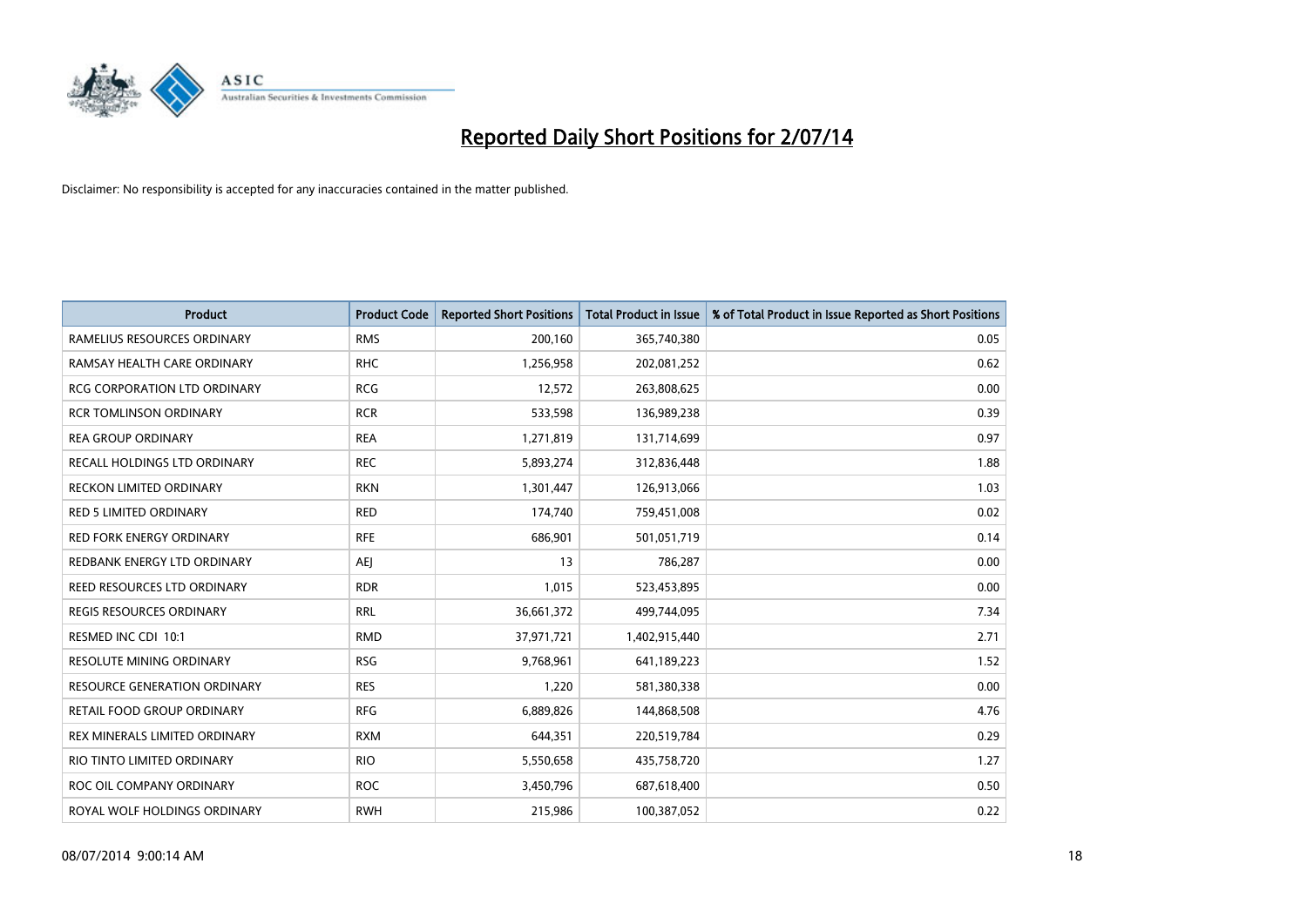

| <b>Product</b>                        | <b>Product Code</b> | <b>Reported Short Positions</b> | <b>Total Product in Issue</b> | % of Total Product in Issue Reported as Short Positions |
|---------------------------------------|---------------------|---------------------------------|-------------------------------|---------------------------------------------------------|
| RUBIK FINANCIAL LTD, ORDINARY         | <b>RFL</b>          | 41,052                          | 340,999,914                   | 0.01                                                    |
| <b>RUM JUNGLE RES ORDINARY</b>        | <b>RUM</b>          | 7,500,000                       | 385,504,597                   | 1.95                                                    |
| RUNGEPINCOCKMINARCO ORDINARY          | <b>RUL</b>          | 53,000                          | 141,380,950                   | 0.04                                                    |
| RURALCO HOLDINGS ORDINARY             | <b>RHL</b>          | 3,658                           | 77,291,069                    | 0.00                                                    |
| <b>RXP SERVICES LTD ORDINARY</b>      | <b>RXP</b>          | 50,000                          | 133,028,367                   | 0.04                                                    |
| SAI GLOBAL LIMITED ORDINARY           | SAI                 | 744,462                         | 210,815,541                   | 0.35                                                    |
| SALMAT LIMITED ORDINARY               | <b>SLM</b>          | 54                              | 159,812,799                   | 0.00                                                    |
| SAMSON OIL & GAS LTD ORDINARY         | SSN                 | 19,880,960                      | 2,837,756,933                 | 0.70                                                    |
| SANDFIRE RESOURCES ORDINARY           | <b>SFR</b>          | 1,638,014                       | 155,640,968                   | 1.05                                                    |
| SANTOS LTD ORDINARY                   | <b>STO</b>          | 5,570,107                       | 975,338,899                   | 0.57                                                    |
| SARACEN MINERAL ORDINARY              | SAR                 | 926,355                         | 792,784,738                   | 0.12                                                    |
| SCA PROPERTY GROUP STAPLED SECURITIES | <b>SCP</b>          | 36,272,544                      | 648,628,320                   | 5.59                                                    |
| <b>SCENTRE GRP STAPLED</b>            | SCG                 | 9,613,307                       | 5,325,518,228                 | 0.18                                                    |
| SEDGMAN LIMITED ORDINARY              | SDM                 | 1,822,945                       | 227,059,277                   | 0.80                                                    |
| SEEK LIMITED ORDINARY                 | <b>SEK</b>          | 9,277,358                       | 340,459,756                   | 2.72                                                    |
| SELECT HARVESTS ORDINARY              | SHV                 | 186,445                         | 57,999,427                    | 0.32                                                    |
| SENEX ENERGY LIMITED ORDINARY         | SXY                 | 7,648,004                       | 1,146,213,917                 | 0.67                                                    |
| SERVCORP LIMITED ORDINARY             | SRV                 | 6,302                           | 98,432,275                    | 0.01                                                    |
| SERVICE STREAM ORDINARY               | <b>SSM</b>          | 30                              | 386,389,873                   | 0.00                                                    |
| SEVEN GROUP HOLDINGS ORDINARY         | <b>SVW</b>          | 489,019                         | 302,691,886                   | 0.16                                                    |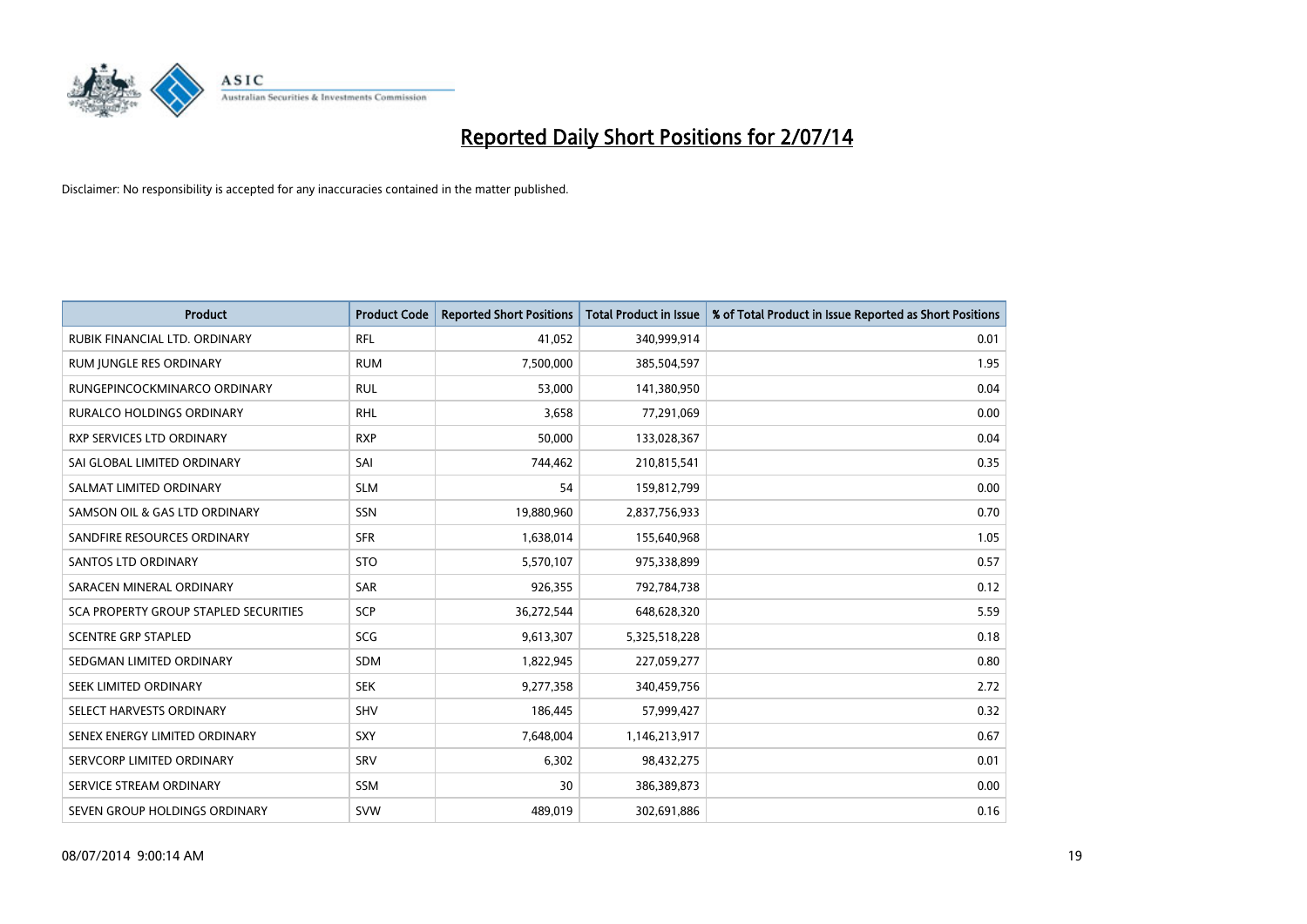

| <b>Product</b>                           | <b>Product Code</b> | <b>Reported Short Positions</b> | <b>Total Product in Issue</b> | % of Total Product in Issue Reported as Short Positions |
|------------------------------------------|---------------------|---------------------------------|-------------------------------|---------------------------------------------------------|
| SEVEN WEST MEDIA LTD ORDINARY            | <b>SWM</b>          | 6,541,272                       | 999,160,872                   | 0.65                                                    |
| SEYMOUR WHYTE LTD ORDINARY               | SWL                 | 3,987                           | 87,647,595                    | 0.00                                                    |
| SFG AUSTRALIA LTD ORDINARY               | <b>SFW</b>          | 1,128,650                       | 734,531,160                   | 0.15                                                    |
| SG FLEET GROUP LTD ORDINARY              | SGF                 | 738,005                         | 242,691,826                   | 0.30                                                    |
| SIGMA PHARMACEUTICAL ORDINARY            | <b>SIP</b>          | 18,082,966                      | 1,112,511,644                 | 1.63                                                    |
| SILEX SYSTEMS ORDINARY                   | <b>SLX</b>          | 3,856,221                       | 170,367,734                   | 2.26                                                    |
| SILVER CHEF LIMITED ORDINARY             | <b>SIV</b>          | 86,161                          | 29,469,492                    | 0.29                                                    |
| SILVER LAKE RESOURCE ORDINARY            | <b>SLR</b>          | 16,971,481                      | 503,233,971                   | 3.37                                                    |
| SIMS METAL MGMT LTD ORDINARY             | SGM                 | 12,077,334                      | 204,601,321                   | 5.90                                                    |
| SINGAPORE TELECOMM. CHESS DEPOSITARY INT | SGT                 | 10,481,146                      | 138,054,754                   | 7.59                                                    |
| SINO GAS ENERGY ORDINARY                 | <b>SEH</b>          | 2,168,887                       | 1,530,457,040                 | 0.14                                                    |
| SIRIUS RESOURCES NL ORDINARY             | <b>SIR</b>          | 11,815,910                      | 262,044,586                   | 4.51                                                    |
| SIRTEX MEDICAL ORDINARY                  | <b>SRX</b>          | 118,617                         | 56,108,439                    | 0.21                                                    |
| SKILLED GROUP LTD ORDINARY               | <b>SKE</b>          | 2,128,929                       | 235,254,496                   | 0.90                                                    |
| <b>SKY NETWORK ORDINARY</b>              | <b>SKT</b>          | 161,030                         | 389,139,785                   | 0.04                                                    |
| SKYCITY ENT GRP LTD ORDINARY             | <b>SKC</b>          | 4,769,607                       | 582,088,094                   | 0.82                                                    |
| <b>SLATER &amp; GORDON ORDINARY</b>      | SGH                 | 7,446,935                       | 204,338,625                   | 3.64                                                    |
| SMARTGRP CORPORATION ORDINARY            | <b>SIQ</b>          | 650,000                         | 101,461,150                   | 0.64                                                    |
| SMS MANAGEMENT, ORDINARY                 | <b>SMX</b>          | 3,169,068                       | 70,099,763                    | 4.52                                                    |
| SONIC HEALTHCARE ORDINARY                | SHL                 | 2,902,631                       | 400,811,556                   | 0.72                                                    |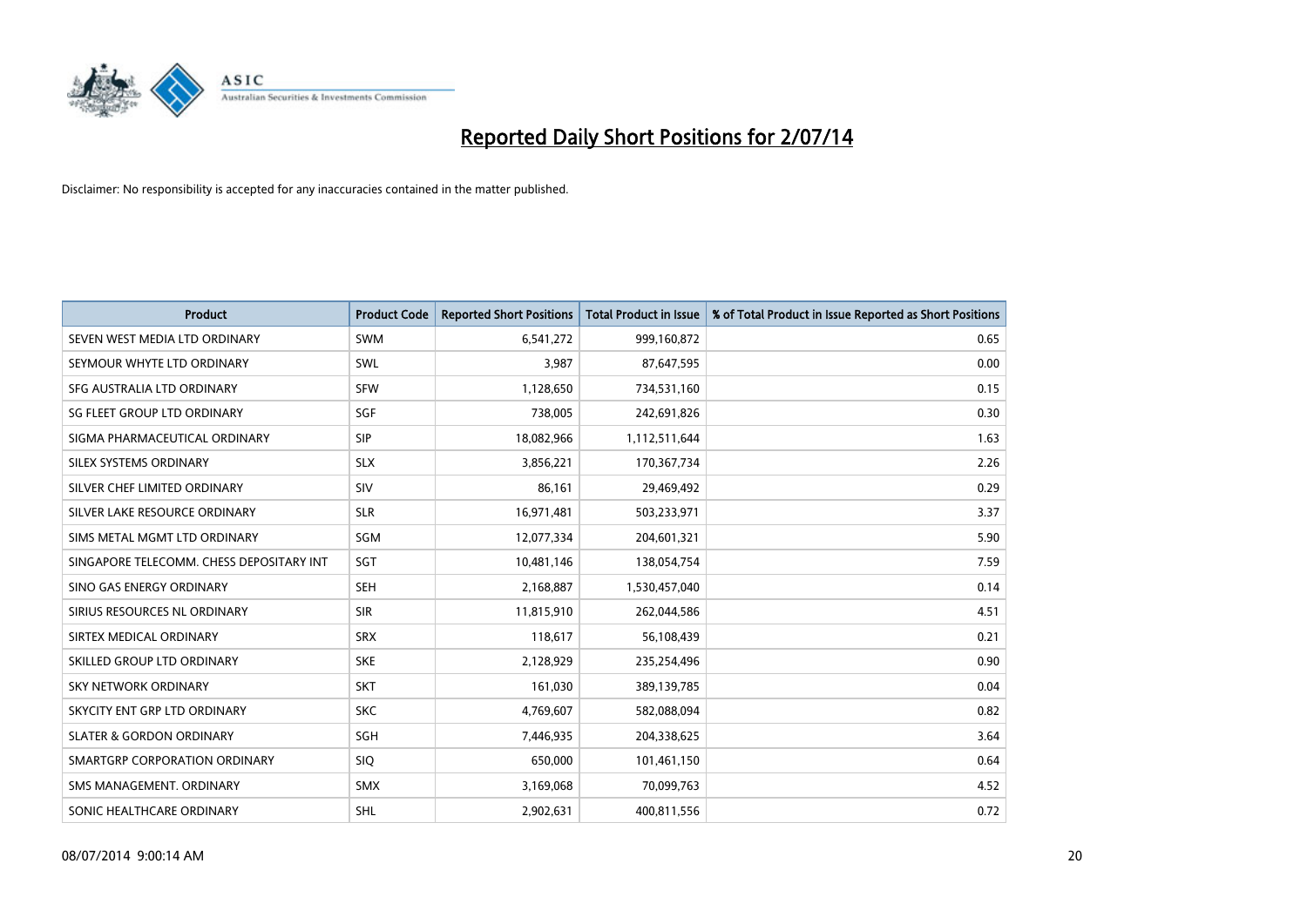

| <b>Product</b>                           | <b>Product Code</b> | <b>Reported Short Positions</b> | <b>Total Product in Issue</b> | % of Total Product in Issue Reported as Short Positions |
|------------------------------------------|---------------------|---------------------------------|-------------------------------|---------------------------------------------------------|
| SOUL PATTINSON (W.H) ORDINARY            | SOL                 | 11,989                          | 239,395,320                   | 0.01                                                    |
| SP AUSNET STAPLED SECURITIES             | <b>SPN</b>          | 37,199,930                      | 3,425,244,162                 | 1.09                                                    |
| SPARK INFRASTRUCTURE STAPLED US PROHIBT. | SKI                 | 17,898,585                      | 1,466,360,128                 | 1.22                                                    |
| SPDR 200 FUND ETF UNITS                  | <b>STW</b>          | 10,614                          | 46,026,368                    | 0.02                                                    |
| SPECIALTY FASHION ORDINARY               | <b>SFH</b>          | 788                             | 192,236,121                   | 0.00                                                    |
| SPOTLESS GRP HLD LTD ORDINARY            | <b>SPO</b>          | 16,613,715                      | 1,098,290,178                 | 1.51                                                    |
| ST BARBARA LIMITED ORDINARY              | <b>SBM</b>          | 14,309,282                      | 488,074,077                   | 2.93                                                    |
| STARPHARMA HOLDINGS ORDINARY             | <b>SPL</b>          | 14,103,462                      | 285,109,680                   | 4.95                                                    |
| STEADFAST GROUP LTD ORDINARY             | <b>SDF</b>          | 3,598,277                       | 501,638,307                   | 0.72                                                    |
| STH CRS ELECT ENGNR ORDINARY             | <b>SXE</b>          | 19,573                          | 161,523,130                   | 0.01                                                    |
| STHN CROSS MEDIA ORDINARY                | SXL                 | 26,391,920                      | 705,246,986                   | 3.74                                                    |
| STOCKLAND UNITS/ORD STAPLED              | SGP                 | 9,795,354                       | 2,326,978,560                 | 0.42                                                    |
| STRAITS RES LTD. ORDINARY                | <b>SRQ</b>          | 28,747                          | 1,217,730,293                 | 0.00                                                    |
| STRIKE ENERGY LTD ORDINARY               | <b>STX</b>          | 3,727                           | 833,330,946                   | 0.00                                                    |
| STW COMMUNICATIONS ORDINARY              | SGN                 | 4,427,924                       | 403,828,512                   | 1.10                                                    |
| <b>SUNCORP GROUP LTD ORDINARY</b>        | <b>SUN</b>          | 10,426,689                      | 1,286,600,980                 | 0.81                                                    |
| SUNDANCE ENERGY ORDINARY                 | <b>SEA</b>          | 9,680,206                       | 548,714,663                   | 1.76                                                    |
| SUNDANCE RESOURCES ORDINARY              | SDL                 | 85,772,256                      | 3,082,028,456                 | 2.78                                                    |
| SUNLAND GROUP LTD ORDINARY               | <b>SDG</b>          | 185,786                         | 181,710,087                   | 0.10                                                    |
| SUPER RET REP LTD ORDINARY               | SUL                 | 4,139,273                       | 196,731,620                   | 2.10                                                    |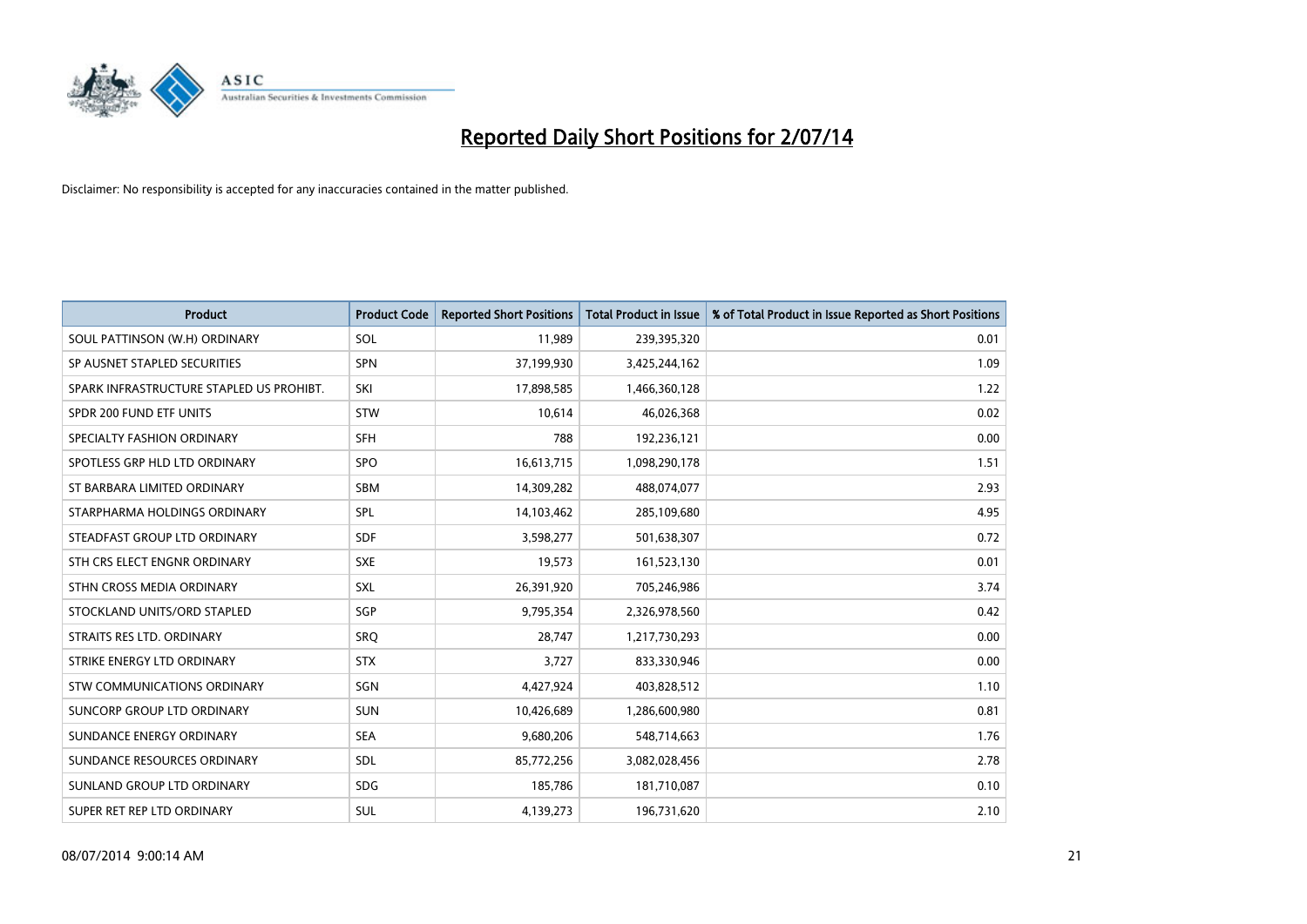

| <b>Product</b>                   | <b>Product Code</b> | <b>Reported Short Positions</b> | <b>Total Product in Issue</b> | % of Total Product in Issue Reported as Short Positions |
|----------------------------------|---------------------|---------------------------------|-------------------------------|---------------------------------------------------------|
| SYD AIRPORT STAPLED US PROHIBIT. | SYD                 | 15,956,157                      | 2,216,216,041                 | 0.72                                                    |
| SYRAH RESOURCES ORDINARY         | <b>SYR</b>          | 6,332,096                       | 162,500,614                   | 3.90                                                    |
| TABCORP HOLDINGS LTD ORDINARY    | <b>TAH</b>          | 15,447,741                      | 762,954,019                   | 2.02                                                    |
| TAP OIL LIMITED ORDINARY         | <b>TAP</b>          | 33,315                          | 242,703,668                   | 0.01                                                    |
| TASSAL GROUP LIMITED ORDINARY    | <b>TGR</b>          | 660,498                         | 146,507,029                   | 0.45                                                    |
| <b>TATTS GROUP LTD ORDINARY</b>  | <b>TTS</b>          | 34,222,265                      | 1,434,447,341                 | 2.39                                                    |
| <b>TECHNOLOGY ONE ORDINARY</b>   | <b>TNE</b>          | 81,064                          | 307,751,455                   | 0.03                                                    |
| TELECOM CORPORATION ORDINARY     | <b>TEL</b>          | 8,161,607                       | 1,828,530,844                 | 0.45                                                    |
| TELSTRA CORPORATION, ORDINARY    | <b>TLS</b>          | 27,227,760                      | 12,443,074,357                | 0.22                                                    |
| TEN NETWORK HOLDINGS ORDINARY    | <b>TEN</b>          | 174,403,775                     | 2,630,984,596                 | 6.63                                                    |
| TERANGA GOLD CORP CDI 1:1        | <b>TGZ</b>          | 131,374                         | 95,839,726                    | 0.14                                                    |
| TFS CORPORATION LTD ORDINARY     | <b>TFC</b>          | 2,261,970                       | 324,157,408                   | 0.70                                                    |
| THE PAS GROUP LTD ORDINARY       | PGR                 | 947,389                         | 136,690,860                   | 0.69                                                    |
| THE REJECT SHOP ORDINARY         | <b>TRS</b>          | 3,394,277                       | 28,826,248                    | 11.77                                                   |
| <b>TIGER RESOURCES ORDINARY</b>  | <b>TGS</b>          | 3,549,051                       | 898,784,227                   | 0.39                                                    |
| TITAN ENERGY SERVICE ORDINARY    | <b>TTN</b>          | 24,439                          | 50,585,915                    | 0.05                                                    |
| TOLL HOLDINGS LTD ORDINARY       | <b>TOL</b>          | 30,006,765                      | 717,133,875                   | 4.18                                                    |
| TOX FREE SOLUTIONS ORDINARY      | <b>TOX</b>          | 4,043,866                       | 133,752,359                   | 3.02                                                    |
| TPG TELECOM LIMITED ORDINARY     | <b>TPM</b>          | 10,167,273                      | 793,808,141                   | 1.28                                                    |
| TRADE ME GROUP ORDINARY          | <b>TME</b>          | 2,509,058                       | 396,584,956                   | 0.63                                                    |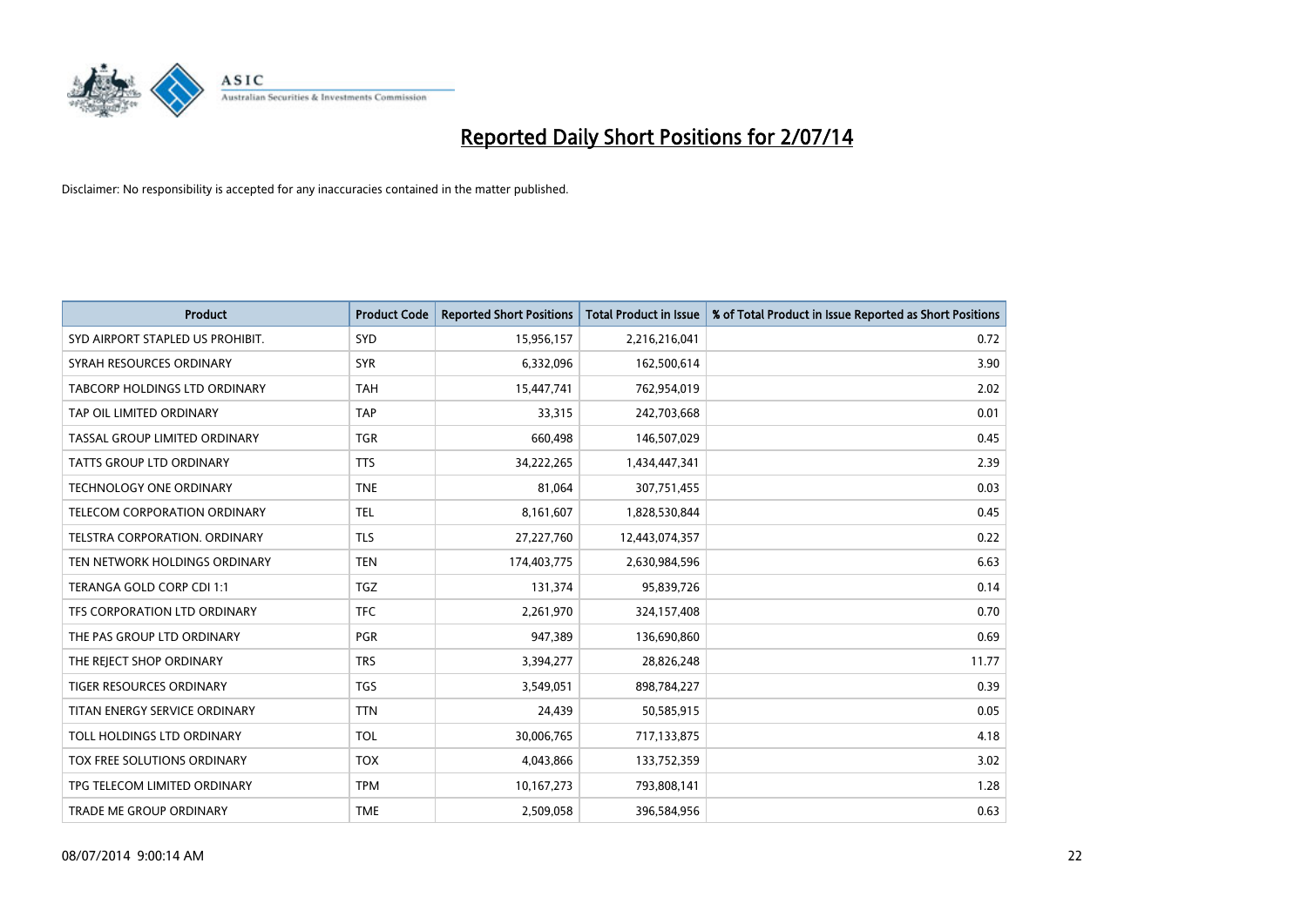

| <b>Product</b>                       | <b>Product Code</b> | <b>Reported Short Positions</b> | <b>Total Product in Issue</b> | % of Total Product in Issue Reported as Short Positions |
|--------------------------------------|---------------------|---------------------------------|-------------------------------|---------------------------------------------------------|
| <b>TRANSFIELD SERVICES ORDINARY</b>  | <b>TSE</b>          | 29,167,731                      | 512,457,716                   | 5.69                                                    |
| TRANSPACIFIC INDUST. ORDINARY        | TPI                 | 4,544,849                       | 1,578,786,704                 | 0.29                                                    |
| TRANSURBAN GROUP TRIPLE STAPLED SEC. | <b>TCL</b>          | 12,888,913                      | 1,896,384,069                 | 0.68                                                    |
| TREASURY GROUP ORDINARY              | <b>TRG</b>          | 27,583                          | 23,070,755                    | 0.12                                                    |
| TREASURY WINE ESTATE ORDINARY        | <b>TWE</b>          | 28,992,203                      | 649,427,560                   | 4.46                                                    |
| TRITON MIN LTD ORDINARY              | <b>TON</b>          | 70,100                          | 271,127,597                   | 0.03                                                    |
| TROY RESOURCES LTD ORDINARY          | <b>TRY</b>          | 2,442,044                       | 195,034,997                   | 1.25                                                    |
| UGL LIMITED ORDINARY                 | UGL                 | 19,171,361                      | 166,511,240                   | 11.51                                                   |
| UNILIFE CORPORATION CDI 6:1          | <b>UNS</b>          | 120,000                         | 268,300,092                   | 0.04                                                    |
| URANEX LIMITED ORDINARY              | <b>UNX</b>          | 86,621                          | 257,988,003                   | 0.03                                                    |
| US MASTERS RES FUND ORDINARY UNITS   | <b>URF</b>          | 27                              | 263,972,915                   | 0.00                                                    |
| UXC LIMITED ORDINARY                 | <b>UXC</b>          | 3,189,227                       | 322,477,434                   | 0.99                                                    |
| <b>VEDA GROUP LTD ORDINARY</b>       | <b>VED</b>          | 16,697,218                      | 842,055,406                   | 1.98                                                    |
| <b>VILLAGE ROADSHOW LTD ORDINARY</b> | <b>VRL</b>          | 1,316,738                       | 159,504,142                   | 0.83                                                    |
| <b>VIRGIN AUS HLDG LTD ORDINARY</b>  | <b>VAH</b>          | 63,197,812                      | 3,514,825,734                 | 1.80                                                    |
| VIRTUS HEALTH LTD ORDINARY           | <b>VRT</b>          | 3,365,575                       | 79,722,678                    | 4.22                                                    |
| VISION EYE INSTITUTE ORDINARY        | <b>VEI</b>          | 32,006                          | 161,017,230                   | 0.02                                                    |
| <b>VOCATION LTD ORDINARY</b>         | <b>VET</b>          | 11,734,497                      | 202,899,894                   | 5.78                                                    |
| <b>VOCUS COMMS LTD ORDINARY</b>      | <b>VOC</b>          | 333,510                         | 92,934,834                    | 0.36                                                    |
| WARRNAMBOOL CHEESE ORDINARY          | <b>WCB</b>          | 5,048                           | 56,098,797                    | 0.01                                                    |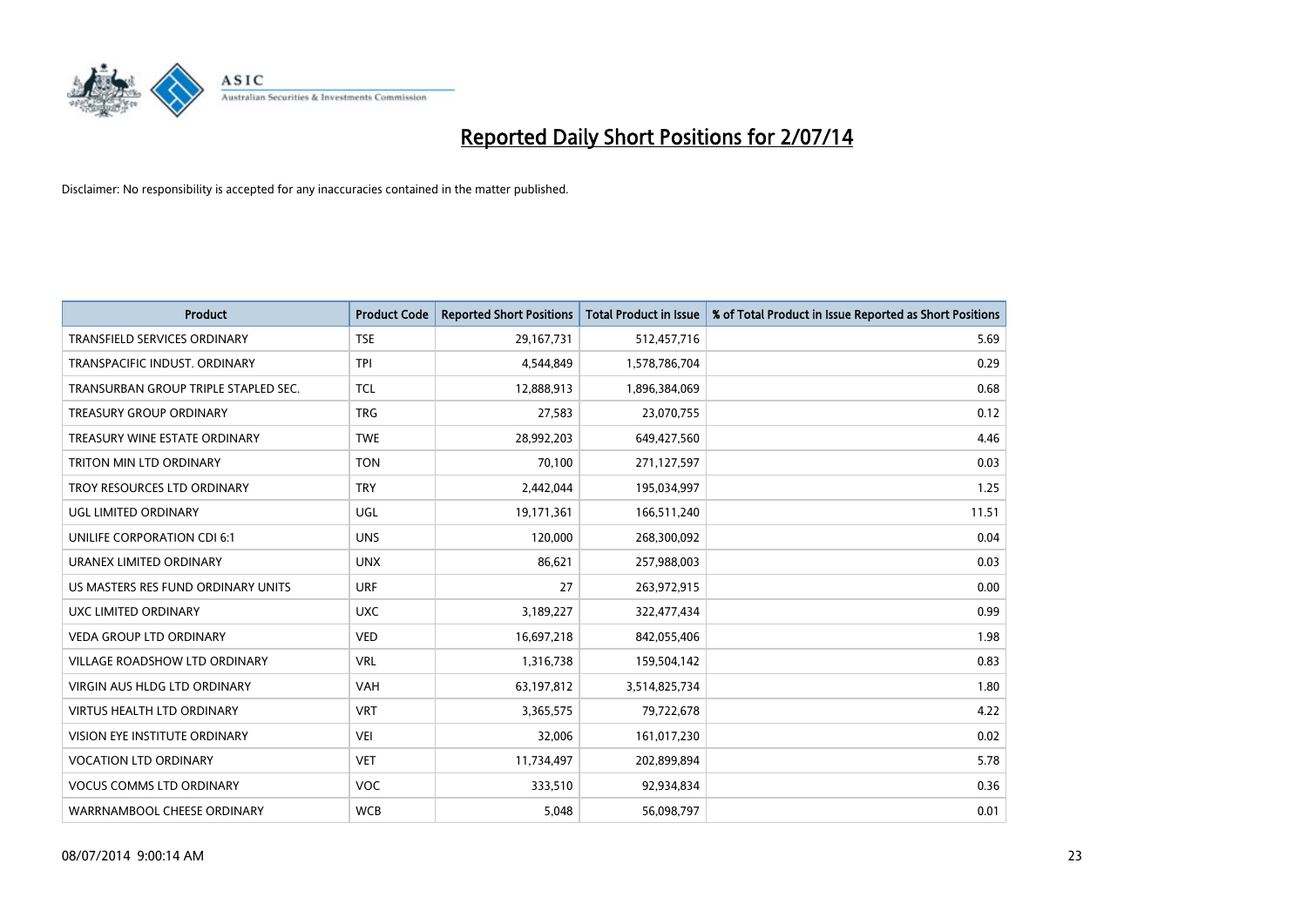

| <b>Product</b>                       | <b>Product Code</b> | <b>Reported Short Positions</b> | <b>Total Product in Issue</b> | % of Total Product in Issue Reported as Short Positions |
|--------------------------------------|---------------------|---------------------------------|-------------------------------|---------------------------------------------------------|
| <b>WATPAC LIMITED ORDINARY</b>       | <b>WTP</b>          | 2,615                           | 186,489,922                   | 0.00                                                    |
| <b>WDS LIMITED ORDINARY</b>          | <b>WDS</b>          | 2,687                           | 144,740,614                   | 0.00                                                    |
| WEBJET LIMITED ORDINARY              | <b>WEB</b>          | 1,679,698                       | 79,397,959                    | 2.12                                                    |
| WESFARMERS LIMITED ORDINARY          | <b>WES</b>          | 4,991,493                       | 1,143,274,951                 | 0.44                                                    |
| WESTERN AREAS LTD ORDINARY           | <b>WSA</b>          | 16,693,296                      | 232,310,014                   | 7.19                                                    |
| WESTERN DESERT RES. ORDINARY         | <b>WDR</b>          | 6,005,549                       | 620,049,919                   | 0.97                                                    |
| WESTERN DESERT RES. RIGHTS 31-MAR-14 | <b>WDRR</b>         | 17,835                          | 120,009,662                   | 0.01                                                    |
| <b>WESTFIELD CORP STAPLED</b>        | WFD                 | 3,358,802                       | 2,078,089,686                 | 0.16                                                    |
| WESTFIELD GROUP ORD/UNIT STAPLED SEC | <b>WDC</b>          | 1,725,949                       | 2,078,089,686                 | 0.08                                                    |
| WESTFIELD RETAIL TST UNIT STAPLED    | <b>WRT</b>          | 74,483                          | 2,979,214,029                 | 0.00                                                    |
| WESTPAC BANKING CORP ORDINARY        | <b>WBC</b>          | 21,233,624                      | 3,109,048,309                 | 0.68                                                    |
| WHITEHAVEN COAL ORDINARY             | <b>WHC</b>          | 77,017,111                      | 1,025,760,027                 | 7.51                                                    |
| WINDIMURRA VANADIUM ORDINARY         | <b>WVL</b>          | 20,461                          | 399,284,366                   | 0.01                                                    |
| WOODSIDE PETROLEUM ORDINARY          | <b>WPL</b>          | 3,739,226                       | 823,910,657                   | 0.45                                                    |
| WOOLWORTHS LIMITED ORDINARY          | <b>WOW</b>          | 8,658,042                       | 1,259,818,910                 | 0.69                                                    |
| <b>WORLEYPARSONS LTD ORDINARY</b>    | <b>WOR</b>          | 6,057,092                       | 243,480,720                   | 2.49                                                    |
| WOTIF.COM HOLDINGS ORDINARY          | <b>WTF</b>          | 10,579,567                      | 211,736,244                   | 5.00                                                    |
| <b>XERO LTD ORDINARY</b>             | <b>XRO</b>          | 14,712                          | 127,809,631                   | 0.01                                                    |
| YANCOAL AUST LTD ORDINARY            | YAL                 | 368                             | 994,216,659                   | 0.00                                                    |
| YOWIE GROUP ORDINARY                 | <b>YOW</b>          | 11,704                          | 93,684,870                    | 0.01                                                    |